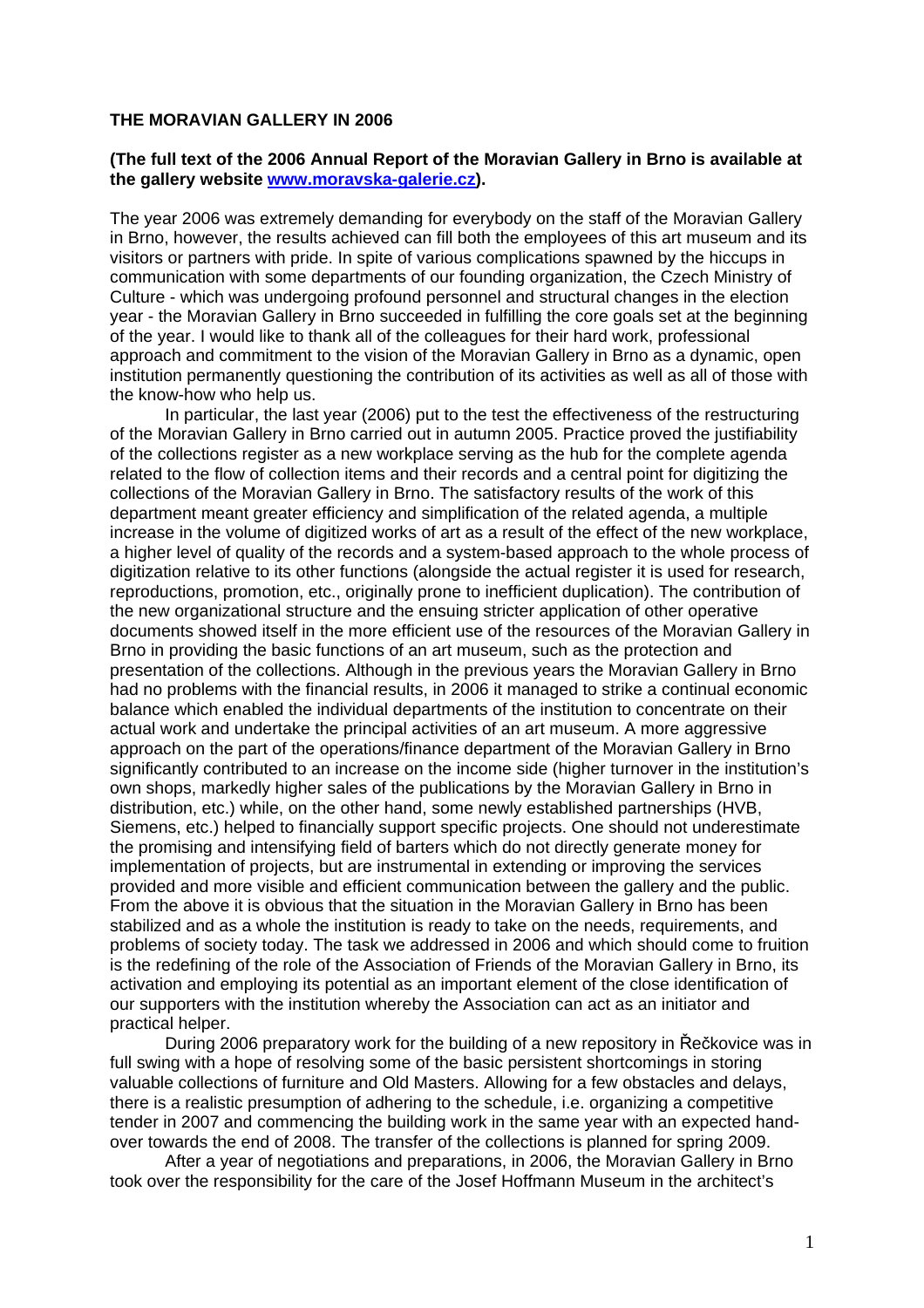birthplace in Brtnice and in collaboration with the MAK in Vienna commenced work on a new permanent exhibition. It also fulfilled its aim of 2005 to acquire the house of the architect Dušan Samo Jurkovič in Brno and to apply for funding from the financial mechanisms of Norway/EC to support the planned Dušan Samo Jurkovič Centre, with the aim of reconstructing, rehabilitating and using the building. The two steps were the first precondition for the institution's long-term vision of becoming a museum which (as the only one in the Czech Republic) will cover visual art in its completeness from free art to architecture and applied arts or disciplines of visual culture.

The key exhibition project in 2006 was the 22nd Brno International Biennale of Graphic Design. Prepared under the new conditions it was a quintessence of what is described above. The more professional approach was particularly appreciated by the foreign participants (the traditionally relaxed and pleasant atmosphere cannot be solely relied on forever), and the record numbers of those attending the symposium and visitors, let alone the exceptional media presence. The innovatory structure of the biennial consisting of three pillars – the traditional competition show, symposium and a new feature – a curated display of world graphic design prepared by an invited expert from abroad which also proved successful. Among the other original exhibitions of the Moravian Gallery in Brno I would like to point out the Journal of a Voyage: The Erwin Dubský Collection, presenting for the first time a unique collection of Japanese photography from the 1870's comparable with similar important collections kept elsewhere in Europe, which was discovered at the chateau at Lysice and then processed by Filip Suchomel. At the end of 2006 the Moravian Gallery in Brno organized the exhibition The Art of Art Restoration, mapping out the ten years of the work of its restoration department introducing the public to the various aspects of this specific and difficult discipline. The drive and enthusiasm of the authors of this exhibition, the head of the restoration department Igor Fogaš and the head of the Early Art collection Kateřina Svobodová deserve a special mention here.

The year 2006 also brought along more clear-cut programming contours in all of the specialized exhibition spaces in the gallery – the Atrium of the Pražák Palace as the place of the first museum presentation for young Czech artists; the space for a single artwork at the Pražák Palace with an improved standard of the exhibited works; the space with a changing hang of the permanent exhibition in the Pražák Palace as an opportunity to present the result of research into our collections; the Cabinet in the Governor's Palace which is now perceived by the curators as a small yet important space in which the presentation of the collections of the Moravian Gallery in Brno (in particular drawings and graphic art) can be approached contextually instead of from a positivist standpoint; the Cloister of the Governor's Palace which became the location for graphic design, and last but not least the Camera Room in the Museum of Applied Arts, which found a balance between showing both pivotal and forgotten personalities of Czech photography and a place for exhibiting foreign artists and projects juxtaposing the photograph with other media and exploring its conceptualization in current artistic practice.

Collaboration of the Moravian Gallery in Brno with institutions from abroad consisted of preparing a large exhibition of posters by Alfons Mucha for a Japanese tour, discussions with the MAK in Vienna regarding further collaborative efforts (future exhibition of Josef Hoffmann in Brno and work on his monograph to which the gallery should contribute), as well as establishing a long-term co-operation with the Niederösterreichisches Landesmuseum in St. Pölten, which should include the planned reciprocal presentation of Baroque and 19th century collections and several small and large-scale thematic exhibitions in Austria.

For the third time the Moravian Gallery in Brno held a museum night and played a large part in contributing to the staging of this important event as one of its chief organizers. The Museum Night and its ambience help to bolster the image of the Moravian Gallery in Brno as a welcoming and socially committed institution which has been hopefully reinforced by installing baby care tables in each of the gallery's building and purchasing wheelchairs that can be used on the premises by the disabled or physically disadvantaged visitors.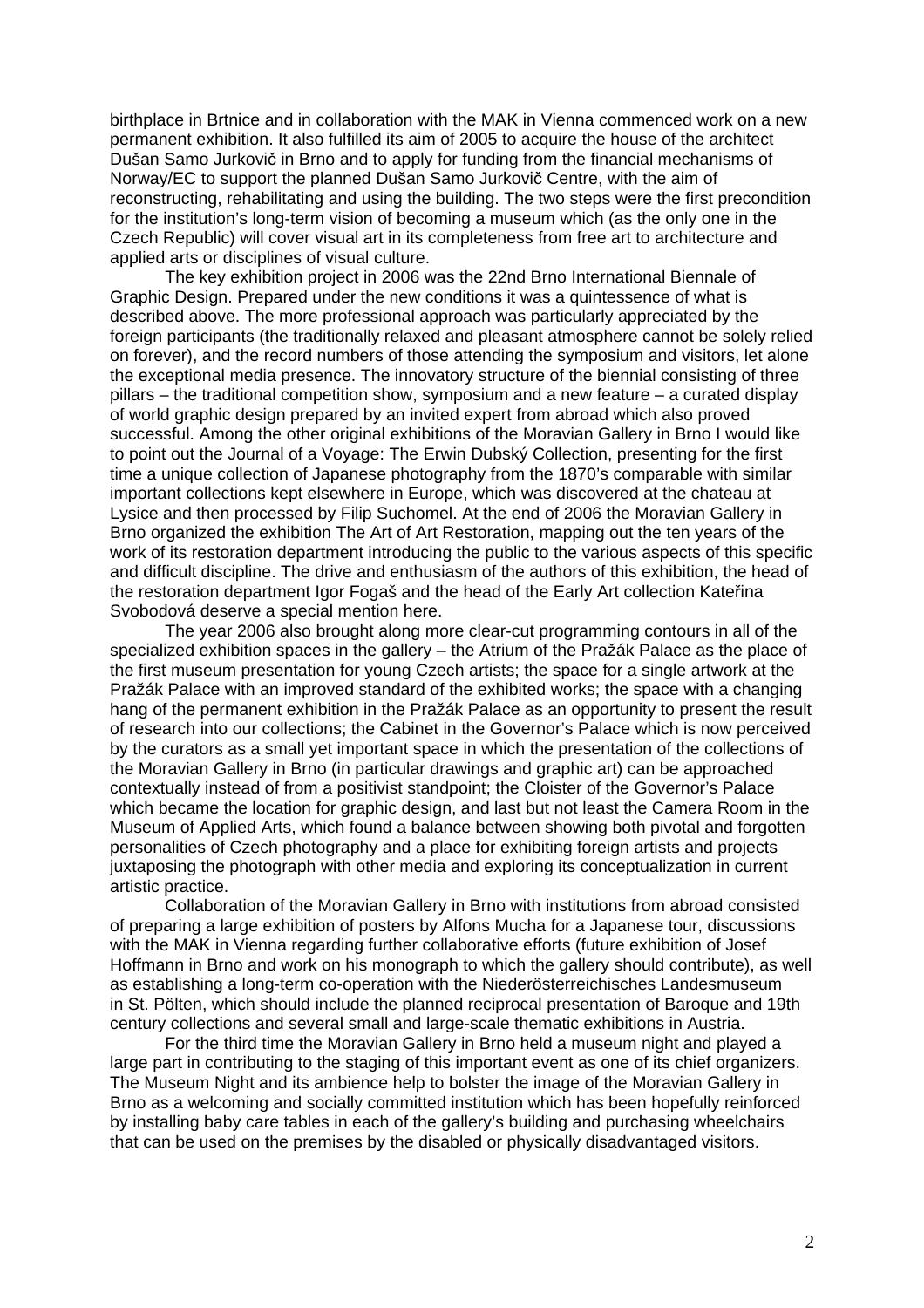To finish with, I would like to outline two problems which have been of great concern to the Moravian Gallery in Brno for some time now and which cannot be completely resolved within the powers of the institution.

The first problem is the actual process of collecting and an active acquisition policy which is permanently underfunded. Given the primary focus on the protection, processing, and presentation of the collection items and providing service to the public, i.e. organizing exhibitions and other forms of experiencing visual art, under the given scheme of financing (the profit that the institution makes, excluding the contribution by the founding organization which covers the payroll and operating costs), the amount which is available for purchasing works of art is ridiculous. In a situation when demand on the part of private collectors is increasing and with it the prices of both modern art classics, and post-war and contemporary art, we can only acknowledge yet another yawning and insurmountable gap in the collections (as in the 1970's and 1980's although due to other reasons). The overall scope of disciplines covered by the Moravian Gallery in Brno (free art, applied art, photography, design and graphic design, new media) requires, regardless of how precisely defined and targeted the acquisition policy is, a considerable increase in the purchasing budget, or the adoption of alternative forms of building the collections for further processing. The deficit in collecting cannot be resolved by measures within the institution as it necessitates considerable assistance on the part of the founding organization in order to, at least, start a discussion of the strategic measures for the future.

The second problem which seems to be permanently filed away as "Unresolved" is the reconstruction of the Governor's Palace. After several investment plans had failed the Moravian Gallery in Brno adopted a new approach and in 2006 drew up a preliminary design which involves taking advantage of the PPP form within the European structural funds. The prerequisite is the transferring of the complete palace under a single owner and its reconstruction as a whole, whereby the Moravian Gallery in Brno would continue using roughly the same part of the building as it does today while the second part would be enlivened by a private investor in order to attract the life of the city. Although the idea receives from time to time guarded support, as its logic involves a comprehensive solution to the problem including the urban planning context and addresses the problems of both the Moravian Gallery in Brno and the Land Registry as the current user of the second part of the building, and saves state funds, the Ministry of Culture has not yet issued a clear statement regarding the project. Needless to say, delays in reaching a decision are bound to bring about an increase in the cost of the reconstruction which – given the historical value of the building and its downtown location – is unavoidable.

Both of the above problems were at the core of the deliberations of the management of the Moravian Gallery in Brno in 2006 and, although unable to resolve them alone, we have clearly staked out the outlines and are ready to open up qualified discussion whenever the opportunity arises.

Finally, as a brief summary of the year 2006, it can be said with confidence that the Moravian Gallery in Brno is a stabilized institution with very good results in the fields of research, economy and public relations. Further development can be potentially slowed down by vaguely defined priorities on the part of the founding organization and on the approach to the role of culture in Czech society in general which we are aiming to change by redefining the environment to which it relates – i.e. the city of Brno and the visitors to the Moravian Gallery.

I would like to extend my thanks to all the employees, regardless of their rank and status, for the results that the Moravian Gallery in Brno achieved in 2006. Together, we are a team that enables us to look ahead with some assurance that we can tackle the extensive workload in front of us and that we will succeed in making visual culture an indispensable part of the life of many people who at this precise moment may be completely unaware of its existence.

Marek Pokorný

Director of the Moravian Gallery in Brno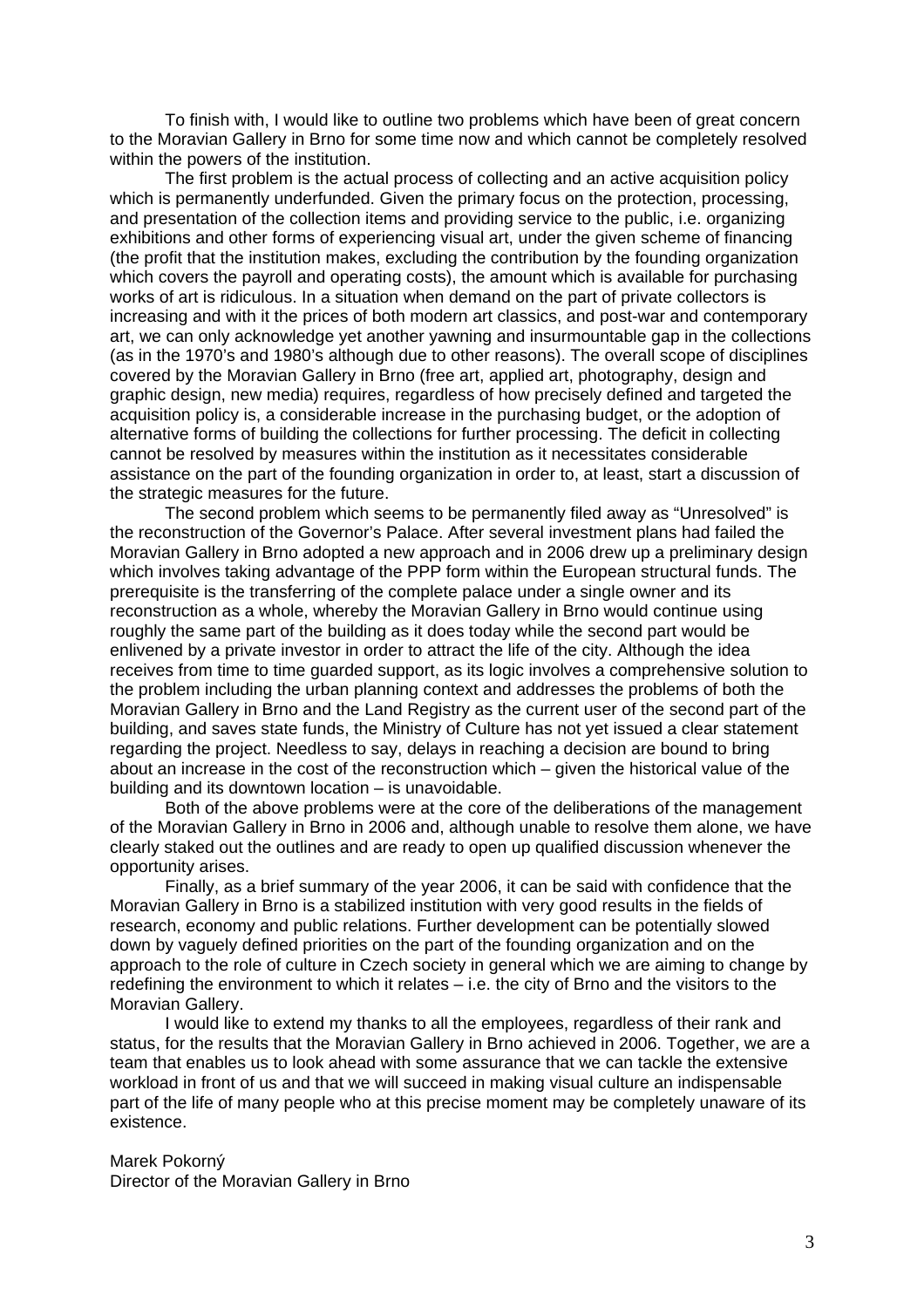# **Personnel representation**

In 2005 the Moravian Gallery in Brno had altogether 141 permanent employees (converted number), of which 58 were specialists.

The organization scheme of the Moravian Gallery in Brno with heads of departments and curators of collections:

| Director of the MG<br>Secretary of the MG                                                                                                                                                                     | Marek Pokorný<br>PhDr. Kateřina Tlachová (deputy director)                                                                                                                                                                          |
|---------------------------------------------------------------------------------------------------------------------------------------------------------------------------------------------------------------|-------------------------------------------------------------------------------------------------------------------------------------------------------------------------------------------------------------------------------------|
| PR and Media Department<br><b>Security Department</b><br><b>Investment Manager</b>                                                                                                                            | Simona Juračková<br>Ing. Milan Říha<br><b>Richard Mysík</b>                                                                                                                                                                         |
| <b>Director's Division</b><br><b>Director's Secretariat</b><br>Library<br><b>Collection of Special Editions</b><br>and Bookbindings<br><b>Collection of Old Prints</b><br><b>Collections Register</b>         | PhDr. Kateřina Tlachová<br>PhDr. Hana Karkanová<br>PhDr. Hana Karkanová<br>PhDr. Judita Matějová<br>PhDr. Kateřina Tlachová                                                                                                         |
| <b>Collections Division</b><br><b>Early Art Department</b><br><b>Collection of Gothic and Renaissance</b><br>Painting and Sculpture, Collection<br>of Baroque Painting                                        | PhDr. Filip Suchomel<br>PhDr. Kateřina Svobodová<br>Mgr. Zora Wörgötter (maternity leave) /                                                                                                                                         |
| <b>Collection of Renaissance</b><br>and Baroque Drawing and Graphics Mgr. ing. Zdeněk Kazlepka, Ph.D.<br>Collection of 19th Century Art                                                                       | / Mgr. Petr Tomášek (assistant)<br>PhDr. Kateřina Svobodová<br>Department of Modern and Contemporary Art Marek Pokorný / Mgr. Yvona Ferencová<br>(since 1.2. 2006)                                                                  |
| Collection of Modern and Contemporary<br>Painting and Sculpture and Collection<br>of Artworks for the Visually Impaired Mgr. Yvona Ferencová<br>Collection of Modern and Contemporary<br>Drawing and Graphics | Mgr. Petr Ingerle                                                                                                                                                                                                                   |
| Department of Applied Arts<br><b>Collection of Oriental Artwork</b><br>Collection of Glass, and Collection<br>of Precious and Common Metals<br>Collection of Furniture and Woodwork,                          | PhDr. Filip Suchomel<br>Collection of Ceramics and Porcelain Mgr. Andrea Březinová (maternity leave)<br>PhDr. Filip Suchomel<br>Mgr. Markéta Tronnerová<br>and Collection of Textile and Clothing Mgr. Martina Straková (assistant) |
| <b>Graphic Design Department</b><br>Photography and New Media Department                                                                                                                                      | PhDr. Marta Sylvestrová<br>Mgr. Jiří Pátek<br>PhDr. Antonín Dufek, Ph.D.                                                                                                                                                            |
| <b>Export Permits Agenda</b>                                                                                                                                                                                  | PhDr. Kateřina Svobodová,<br>PhDr. Filip Suchomel                                                                                                                                                                                   |
| <b>Restoration Department</b>                                                                                                                                                                                 | ak. mal. Igor Fogaš                                                                                                                                                                                                                 |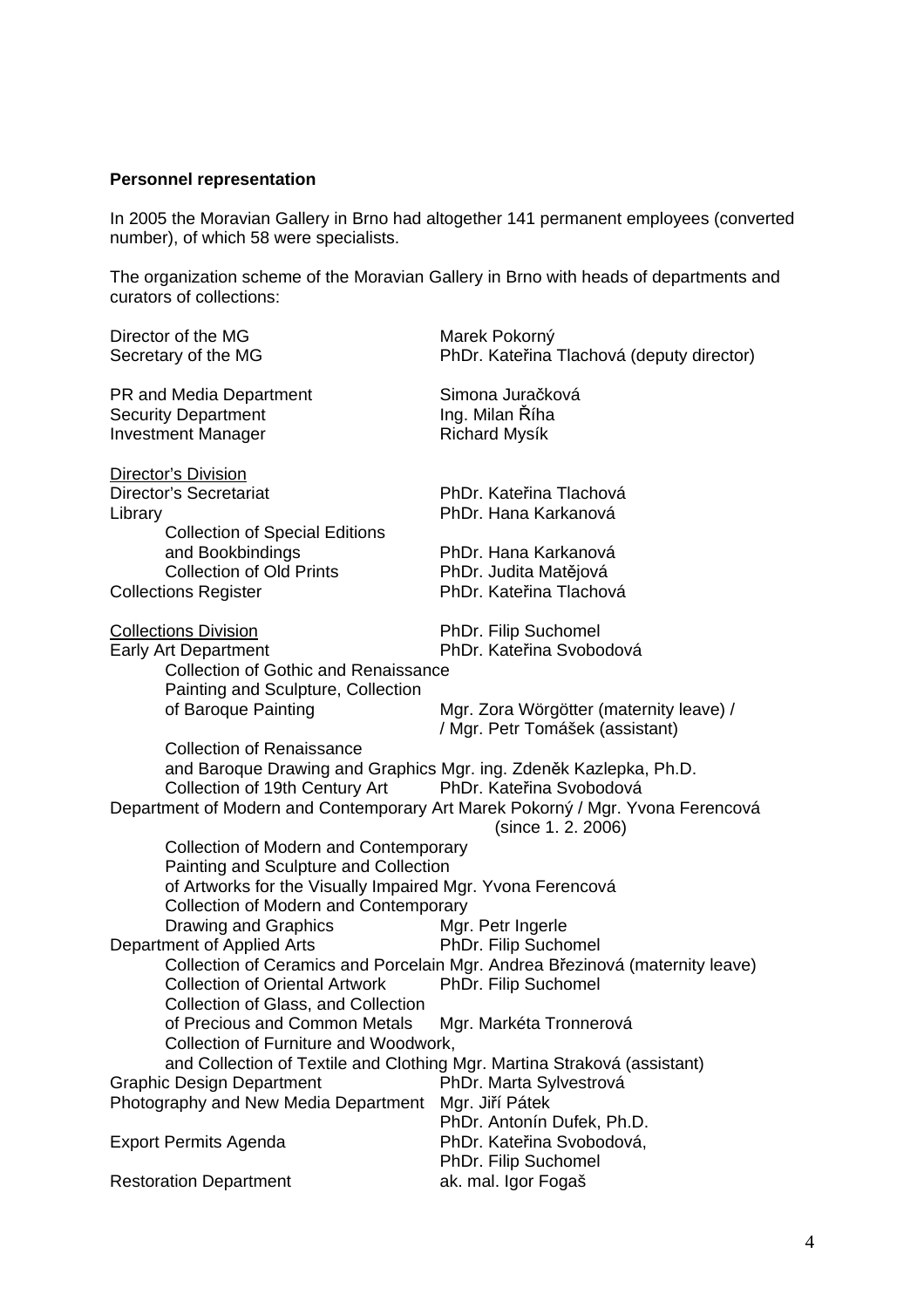Communications Department PhDr. Ludmila Horáková

**Operation and Economy Division Richard Mysík** Exhibition production and publishing Department PhDr. Miroslava Pluháčková Exhibition installation Department Mgr. Martin Ondruš Operations Department ing. Zbyněk Kroča Financial Department ing. Marie Kočařová

# **MG Board of Academic Advisers**

PhDr. Jiří Ševčík (Academy of Fine Arts, Prague) Prof. PhDr. Jiří Kroupa, CSc. (Faculty of Arts, Masaryk University in Brno) Doc. PhDr. Lubomír Konečný (Institute of Art History, Academy of Science of the Czech Republic) Mgr. Vít Havránek (Transit org.) Prof. PhDr. et PaedDr. Jindřich Vybíral, Ph.D. (Academy of Art, Architecture and Design, Prague) PhDr. Iva Janáková (Museum of Decorative Arts, Prague) Doc. PhDr. Jiří Fajt (Leipzig University)

# **MG Acquisitions Committee**

Prom. hist. Helena Brožková (Uměleckoprůmyslové museum Praha) Prom. hist. Helena Brožková (Museum of Decorative Arts, Prague) PhDr. Jan Mohr (Museum of Northern Bohemia, Liberec) PhDr. Duňa Panenková (Prague Castle Administration) PhDr. Alena Potůčková (Czech Museum of Fine Arts, Prague) Prof. PhDr. Lubomír Slavíček, CSc. (Facullty of Arts, Masaryk University in Brno) PhDr. Dagmar Šefčíková (The National Museum, Prague) Doc. PhDr. Jana Ševčíková (Academy of Fine Arts, Prague) PhDr. Jiří Valoch (Brno) PhDr. Jiří Zemánek (Prague) PhDr. Jaromír Zemina (Prague)

#### **The Advisory Board to the MG Director**

Ing. Petr Bajer, Managing Director of the Chamber of Trade and Commerce, Brno Ing. Jan Kudera, Cash Reform (Commercial Finance) a. s. ing. Petr Kynštetr, CSc., Head of Office, Chamber of Deputies, Parliament of the CR Mgr. Michaela Maláčová, President of the Czech Miss, GoodComm s. r. o. RNDr. Petr Mužák, Deputy Head, Office of the President of the CR Ing. Rostislav Slavotínek, Senator, Parliament of the CR Jiří Švestka, Director of Galerie Jiří Švestka, Prague JUDr. Jan Winkler, Deputy Minister of Foreign Affairs of the CR

#### **MORAVIAN GALLERY COLLECTIONS AND THEIR UPKEEP**

| Range of the collections as of 31 December 2006 | 139,502 inv. nos.    |
|-------------------------------------------------|----------------------|
| Decrease in registered items                    | 8 inv. nos.          |
| Increase in registered items in 2006            | 65 inv. nos.         |
| New items in collections                        | 137 acquisition nos. |
| of which acquired by purchase                   | 10 acquisition nos.  |
| Total value of the works of art purchased       | 1,272,956 CZK        |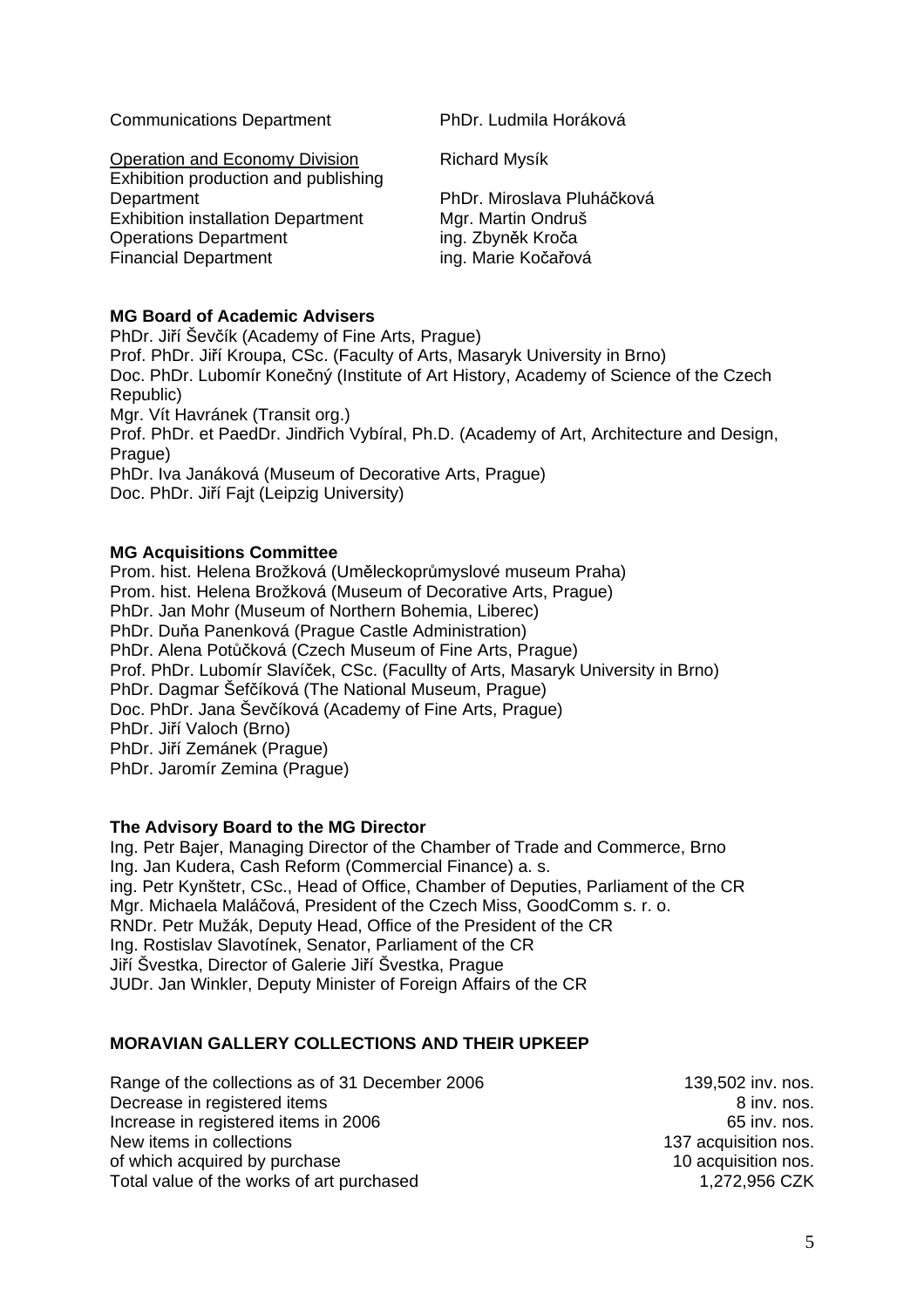# *Acquisitions*

- 1. Jiří Pelcl: Skeletal Vicenza drinking set (glasses for wine, water, cocktail, champagne), 2005, clear glass, automated manufacture, h 18.2; 19.1; 19; 15.6 and 22.7 cm, gift – BOHEMIA CRYSTALEX TRADING a. s.
- 2. Michal Froněk (Olgoj Chorchoj): "Konus" drinking set (tumbler, chalice, chalice, bottle), clear glass, hand made, gift – Moravské sklárny Květná s. r. o.
- 3. Michal Froněk (Olgoj Chorchoj): "Mr. Egg" drinking set (liquor, champ. bowl, 3x chalice, 2x chalice beer, brandy, bottle, champ. flute), clear glass, hand made, gift – Moravské sklárny Květná s. r. o
- 4. Jiří Pelcl: Skeletal "Bastia" drinking set (glass for wine, glass for wine/water, glass for red wine, glass for champagne), 2005, clear glass, automated manufacture, gift – BOHEMIA CRYSTALEX TRADING a. s.
- 5. Petr Písařík: Garden, 2002, combined technique on canvas, 125 x 285 cm, gift Richard Adam
- 6. Rudolf Jurnikl: Vase, 1966, clear pressed glass, acquired by purchase
- 7. František Nechvátal: Heat on Palette, pub. Václav Petr, Prague 1935, cover designed by Zdeněk Rossmann, acquired by purchase
- 8. Milan Grygar: Through the Space of the Plan, 2002, offset print, 70 x 100 cm, gift Milan Grygar
- 9. Catherine Zask: Saison 02-03 à l'Hippodrome, 2003, serigraphy, 175 x 120 cm, acquired by purchase
- 10. Catherine Zask: Blush, 2003, serigraphy, 175 x120 cm, acquired by purchase
- 11. Catherine Zask: The Philharmonic Orchestra Strasbourg, 2005, serigraphy, 175 x 120 cm, acquired by purchase
- 12. Catherine Zask: Les Météores, 2005, serigraphy, 175 x 120 cm, acquired by purchase
- 13. Catherine Zask, Silent Collisions, 2005, serigraphy, 175 x 120 cm, acquired by purchase
- 14. Marie Šechtlová, N.Y. (Jiří Voskovec), 1964, photograph, 688 x 423 mm, gift Marie Šechtlová
- 15. Stanislav Meliš, Object (1/2006), 2006, glass, hand-formed, layered, wrapped, 42 x 11.5 cm, gift – Stanislav Meliš
- 16. Stefan Wojnecki, Grzalka, 1957, photograph, 448 x 329 mm, gift Stefan Wojnecki
- 17. Stefan Wojnecki, Pod powierzchnia, 1958, photograph, 330 x 433 mm, gift Stefan **Woinecki**
- 18. Stefan Wojnecki, W kosmos, 1958, photograph, 329 x 432 mm, gift Stefan Wojnecki
- 19. Stanislav Wojnecki, Krzywa przepuszczalnosci filtru, 1962, photograph, 433 x 333 mm, gift – Stefan Wojnecki
- 20. Bowl, Plastimat, the 1960's, plastic, h. 8 cm, Ø 27 cm, gift PhDr. Kateřina Svobodová
- 21. Jitka Škopková (design), Mileta a. s. (manufacture): bedroom set, 2005 product line, cotton, multi-coloured woven product, gift – Mileta a. s.
- 22. Jitka Škopková, Naďa Marešová (design) Mileta a. s. (manufacture): bedroom set, 2005 product line, cotton, Jacquard weave, gift – Mileta a. s.
- 23. Jitka Škopková (design), Mileta a. s. (manufacture): bedroom set, 2005 product line, cotton, multi-coloured woven product, gift – Mileta a. s.
- 24. Jitka Škopková (design), Mileta a. s. (manufacture): silk shawl, 2005 product line, 50% cotton, 50% silk, Jacquard weave, gift – Mileta a. s.
- 25. Miloš Spurný, Landscapes, undated, photograph, gift Věra Spurná
- 26. 12 sets of men's handkerchiefs in packaging, 100% cotton, Jacquard or Dobby weave, gift – Mileta a. s.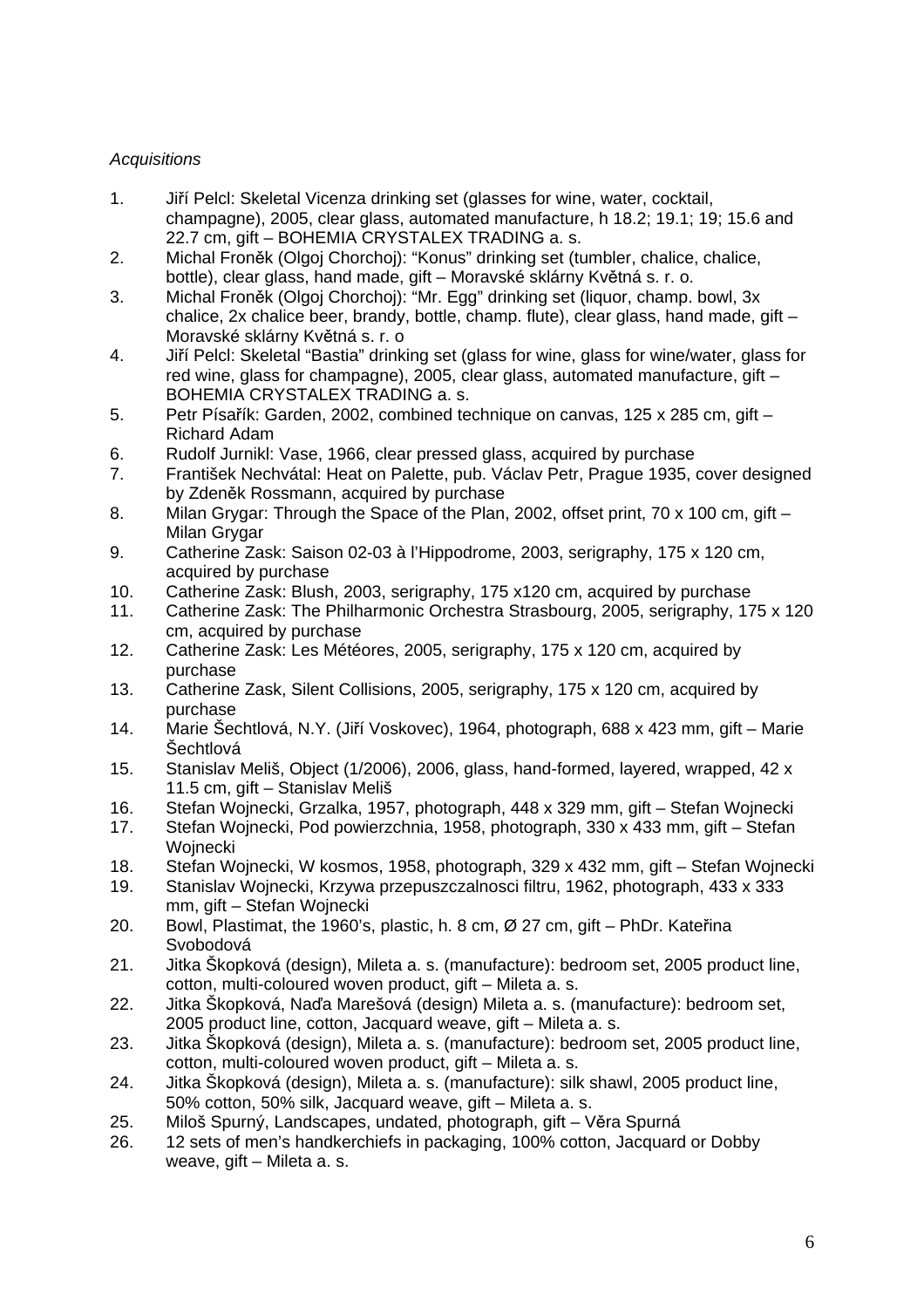- 27. 6 sets of ladies' handkerchiefs in packaging, 100% cotton, Dobby weave, gift Mileta a. s.
- 28. 14 men's handkerchiefs, loose, 100% cotton, Jacquard or Dobby weave, gift Mileta a. s.
- 29. Tablecloth, 2004, 100% cotton, Jacquard weave, gift Mileta a. s.
- 30. Mark de Fraeye: France, Hungary, Spain, Belgium, 22 photographs, gift Mark de Fraeye
- 31. Libor Teplý, Order and Freedom, 9 photographs, gift Libor Teplý
- 32. František Dostál, 2 photographs, gift František Dostál
- 33. Václav Cígler, set of 20 jewellery items, the 1960's and 1970's, gift Václav Cígler
- 34. Jan Šplíchal, 17 photographs, gift Jan Šplíchal
- 35. Alena Dvořáková and Viktor Fisher: Mission, 2 photographs, gift Alena Dvořáková
- 36. Ateliér Rafael: Untitled, undated, photograph, gift Sedláková<br>37. Jiří Horák: Portrait. 1973. photograph. gift Jiří Horák
- 37. Jiří Horák: Portrait, 1973, photograph, gift Jiří Horák
- 38. Erich Einhorn: Pravoslav Sovák, around 1960, photograph, gift Erich Einhorn
- 39. V. Čermák: Hundred Years of Czech Photography, 1939, photograph, gift PhDr. Antonín Dufek, Ph.D.
- 40. Jan Lukas: PF 1998, photograph, gift PhDr. Antonín Dufek, Ph.D.
- 41. Antonín Horák: Photographs (early and later), photographs (31 items), gift Michal Richtr
- 42. Theodor Špička: Untitled, 1930-1948, photographs (135 items), gift ing. arch. Dušan Riedl
- 43. Miloš Spurný: The Earth, undated, photograph, gift Věra Spurná
- 44. Miroslav Krob: Photographs (5 items), gift PhDr. Antonín Dufek, Ph.D.
- 45. Filip Skalák: Lost Villages, North Bohemia 1994, photographs (30 items), gift Filip Skalák
- 46. Jarmil Klecker: Set of posters with social/health care themes (103 items), gift Magdalena Říčná
- 47. 31 items of ex libris +1 ephemeral print, gift Mirko Riedl
- 48. Collection of posters for the International Students' Day (74 items), gift National Library in Prague
- 49. Cultural posters (47 items) gift Mirko Riedl
- 50. Štěpán Malovec: Indulge In Sports, Exercise, poster, silk-screen, gift Štěpán Malovec
- 51. Zdeněk Chotěnovský: Poster designs (12 items), gift ak. mal. Otakar Synáček
- 52. Theatre posters (43 items), posters, silk-screen, gift Karel Míšek
- 53. Robert Filliou: Futura 26, 2005, poster, offset, gift Marek Pokorný
- 54. Rectangular box with figurative decoration, around 1700, natural varnish with aogai mother-of-pearl inlays, acquired by purchase
- 55. Romain Rolland: Colas Breugnon, Prague 1929, binding J. Vyskočil, transfer from the library to the special edition book collection
- 56. Jindřich Svoboda: Bookbindings (5 books), transfer from the library to the special edition book collection
- 57. Jan Zahradníček: Little Jesus' Shirt, 1947, book design and half-vellum binding by the author, transfer from the library to the special edition book collection
- 58. Books with publisher's binding (20 items), transfer from the library to the special edition book collection
- 59. Woodcuts, wood engravings and lithographs (4 items), files with woodcuts, wood engravings and lithographs, transfer from the library to the special edition book collection
- 60. Bookbindings old museum items (13 items), transfer of old museum items to the special edition book collection
- 61. Bookbindings old museum items (55 items), transfer of old museum items to the manuscript and old print collection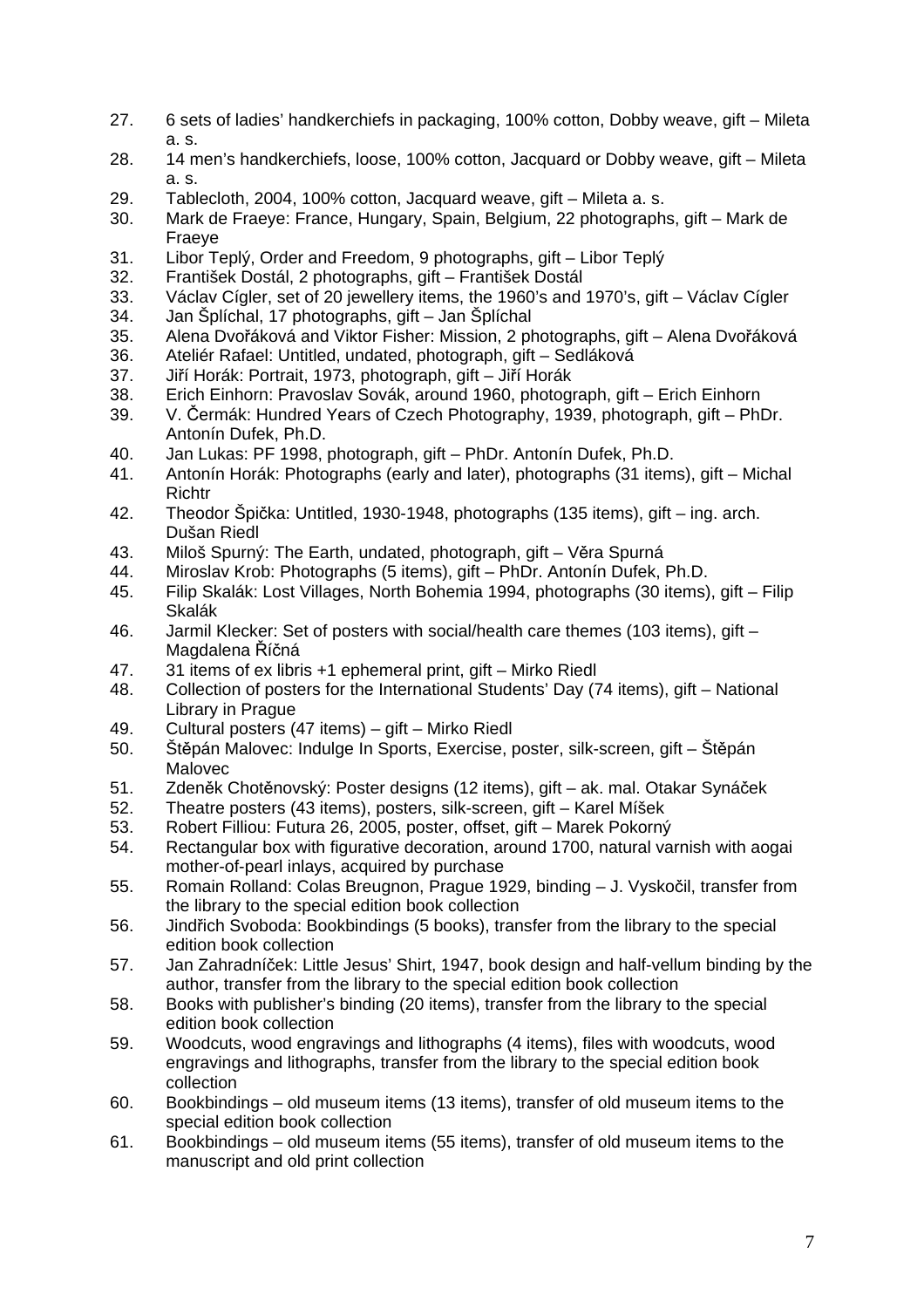- 62. Eduard Milén: Album with 6 original drawings, undated, paper, pencil, charcoal, pastel, transfer from the library to the drawing collection
- 63. Gifts from the 2006 Graphic Design Biennial (305 items), gifts by the Biennial participants
- 64. Jan Svoboda: Set of photographs from the artist's heritage (76 items), acquired by purchase
- 65. Jan Svoboda: Set of photographs and documentation from the artist's bequest (27 items), acquired by purchase

#### *Collections records*

| Collection stocktaking                     | 7,049inv. nos.   |
|--------------------------------------------|------------------|
| Entered into the computer database in 2005 | 8,459 inv. nos.  |
| Total in the computer database             | 64,658 inv. nos. |
| Restoration                                |                  |

| Restored                                    | 44 inv. nos.  |
|---------------------------------------------|---------------|
| of which: Performed as external commissions | 24 inv. nos.  |
| Conserved                                   | 154 inv. nos. |
| Framed and adjusted                         | 245 inv. nos. |
| Condition assessment                        | 694 inv. nos. |

# THE MG COLLECTIONS IN RESEARCH; LOANS OF COLLECTION ITEMS

| Number of research visits            | 148             |
|--------------------------------------|-----------------|
| Number of loans from the collections | 92              |
| of which: in the CR                  | 85              |
| abroad                               |                 |
| Number of items loaned               | 1,753 inv. nos. |
| of which: in the CR                  | 1,523 inv. nos. |
| abroad                               | 230 inv. nos.   |

#### **EXHIBITIONS**

#### Museum of Applied Arts

#### *Main halls*

| Permanent Exhibition of Applied Arts and Design            | all year                 |
|------------------------------------------------------------|--------------------------|
| Skála v Morgalu                                            | 3. 11. 2005–5. 2. 2006   |
| Journal of a Voyage. The Erwin Dubský Collection:          | $2.3 - 21.5.2006$        |
| Photographs from Japan and China in the 1870s              |                          |
| The Art of Art Restoration. The Work of the MG Restoration | 30. 11. 2006–18. 3. 2007 |
| Department in 1996-2006                                    |                          |

# *Camera*

| Jindřich Streit. Photographs from the MG Collection                              | 20. 10. 2005–22. 2. 2006 |
|----------------------------------------------------------------------------------|--------------------------|
| Friends Incognito. Foreign Photographers in the MG Collection   9. 2.–8. 5. 2006 |                          |
| Artists for Tichý – Tichý for Artists                                            | $18.5 - 20.82006$        |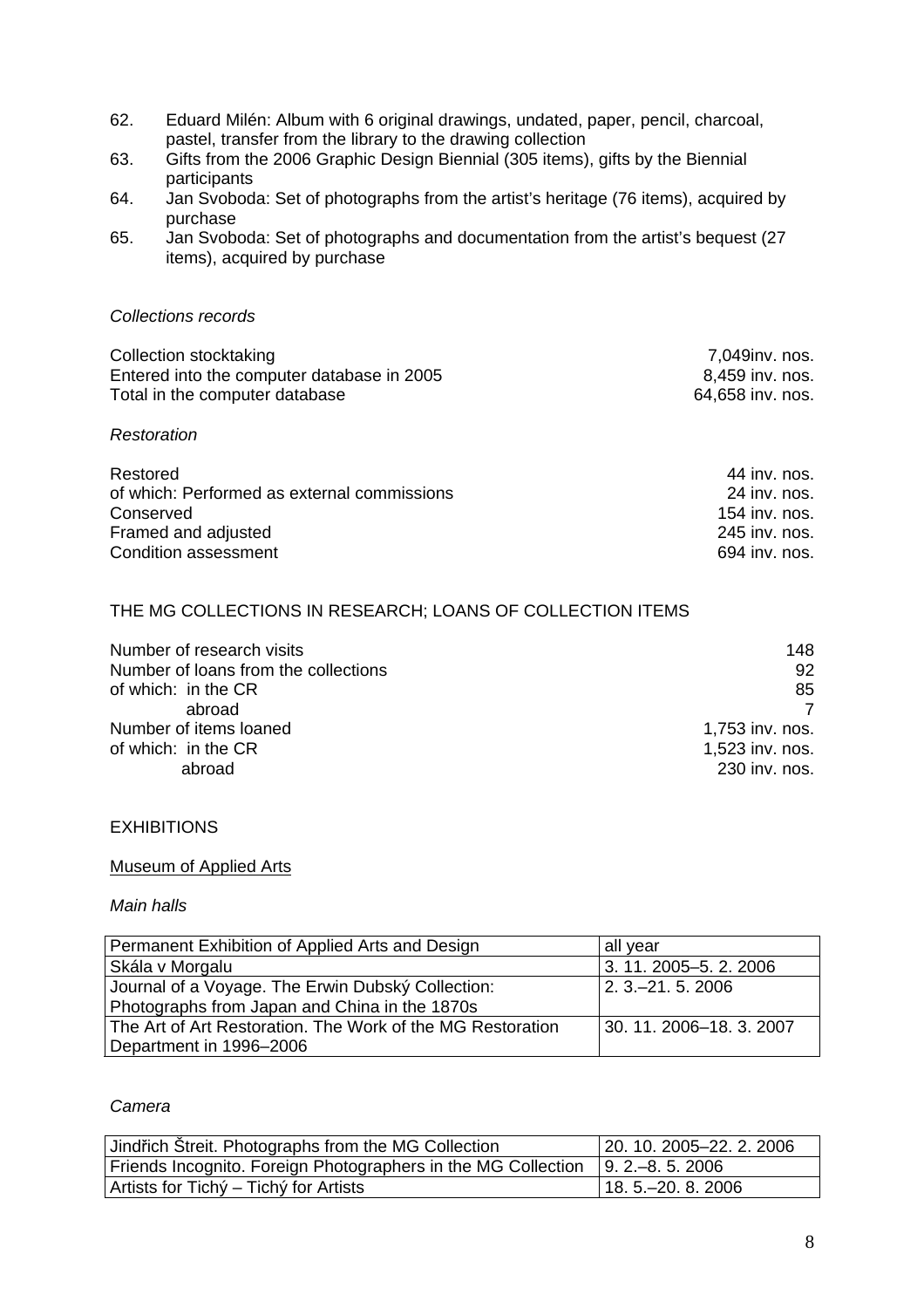| Dorit Margreiter: 10104 Angelo View Drive         | $\vert$ 7.9 $-3.12.2006$ |
|---------------------------------------------------|--------------------------|
| The Unknown Josef Sudek. Vintage Prints 1918-1942 | $14.12.2006 - 25.3.2007$ |

# Pražák Palace

*Main Halls* 

| Permanent Exhibition of Modern and Contemporary Czech Art  | all year                |
|------------------------------------------------------------|-------------------------|
| Alternating exhibitions:                                   |                         |
| Sergej Šaršún - Charchoune. Paintings, Drawings            | 22. 9. 2005-8. 1. 2006  |
| Otto Gutfreund: Drawings                                   | 11. 1. - 12. 3. 2006    |
| Ivor Davies                                                | 16. 3. - 28. 5. 2006    |
| In-Depth Reflections: Jan Preisler in the 1890s Generation | 13. 9. - 4. 2007        |
| Franz Fiedler. A Forgotten Classic of Photography          | 15. 12. 2005-5. 3. 2006 |
| The Figure and the Landscape in Czech Art of 1890-1939     | 23. 3. - 28. 5. 2006    |
| Zorka Ságlová                                              | 2. 11. 2006-28. 1. 2007 |

# *Atrium*

| Jan Šerých – Abbey Road 2:45      | $\vert$ 23. 11. 2005–29. 1. 2006 |
|-----------------------------------|----------------------------------|
| Uosef Bolf: Death Is Not the End? | $\vert$ 23. 2.–21. 5. 2006       |
| l Transkultura: akt1.             | $112.10 - 3.12.2006$             |
| Uiří Skála – Handwriting Exchange | 13. 12. 2006-11. 3. 2007         |

# *Space for a Single Artwork*

| František Skála – The Master's Armchair, 2004 | 13.11.2005–5.2.2006      |
|-----------------------------------------------|--------------------------|
| Krištof Kintera – I Am Sick of It All, 2003   | $115, 2 - 20, 4, 2006$   |
| Petr Písařík, Flower, 2005                    | $126, 4 - 30, 8, 2006$   |
| Uiří Kovanda – Untitled                       | $12.10.2006 - 28.1.2007$ |

# *Courtyard*

| František Skála, Spy, 2004 | 2005-26. 6. 2006<br>11 |
|----------------------------|------------------------|

# Governor's Palace

*Main halls* 

| Permanent Exhibition of Art since the Gothic till the 19th                    | all year                 |
|-------------------------------------------------------------------------------|--------------------------|
| Century                                                                       |                          |
| Alternating exhibitions held within the permanent exhibition                  |                          |
| Discovery of a Painting. Handwriting a Technique of 18th                      | 27.9.2005-15.1.2006      |
| <b>Century Paintings</b>                                                      |                          |
| Rococo Classicism – Art in the Era of Mozart. Drawings,<br>26.1 . - 30.4.2006 |                          |
| Prints and Applied Art from the MG Collection                                 |                          |
| Capriccio - Variations on the Theme. Prints, Paintings and                    | 25.5 . - 13.8.2006       |
| Applied Art from the MG Collection                                            |                          |
| Joseph II Ploughing at Slavíkovice<br>24.8.2006-7.1.2007                      |                          |
| Flourish. Art from Wales                                                      | 24. 11. 2005-26. 2. 2006 |
| The Pope Smoked Dope                                                          | 15. 3-21. 5. 2006        |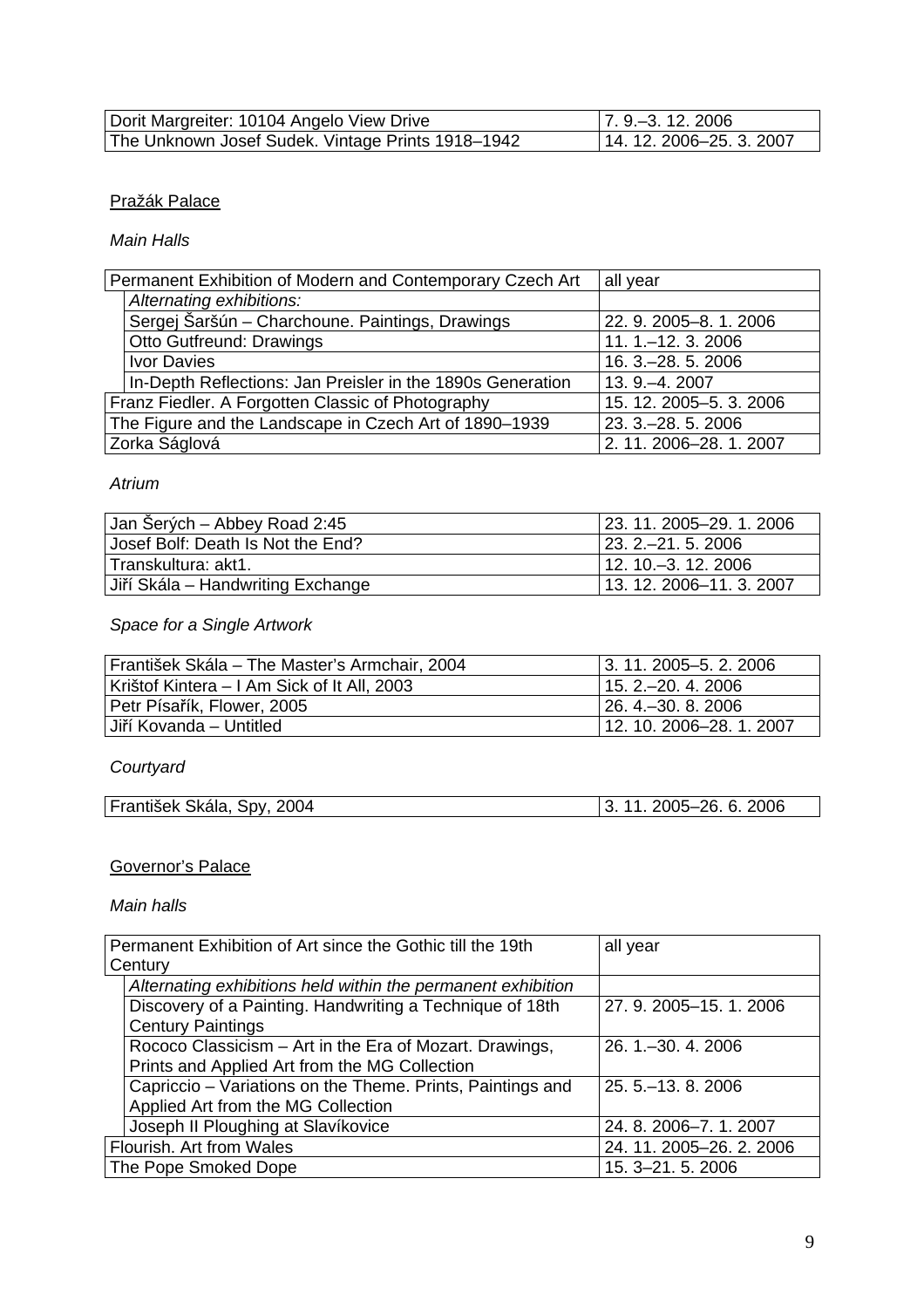| Václav<br>· Industria<br>Jirásek – | 2007<br>つに<br>◠<br>44<br>$2006 - 7$<br>1 L<br>ັ |
|------------------------------------|-------------------------------------------------|

*Ambit / Cloister* 

| Michal Cihlář – All Inclusive                   | 15.9.2005–15.1.2006         |
|-------------------------------------------------|-----------------------------|
| Czech Ex-libris since its Beginnings up to 1920 | $\vert$ 2. 2. - 30. 4. 2006 |
| Karel Haloun and Luděk Kubík – A Whole Decade   | $111.5 - 15.10.2006$        |
| The Most Beautiful Czech Books of the Year 2005 | l 26. 10.–28. 1. 2006       |

| 22nd International Biennale of Graphic Design Brno 2006.       | 13. 6. - 15. 10. 2006,       |
|----------------------------------------------------------------|------------------------------|
| Poster, Corporate Identity, Information and Advertising Design | Museum of Applied Arts,      |
|                                                                | Governor's Palace, Pražák    |
|                                                                | Palace                       |
| <b>Brno Biennale Accompanying Exhibitions:</b>                 |                              |
| Graphic Design in a White Cube: A Show Curated by              | 14. 6. - 15. 10. 2006,       |
| Peter Bil'ak                                                   | Pražák Palace                |
| International Jury Members' Show                               | 13. 6. - 15. 10. 2006,       |
|                                                                | <b>Governor's Palace</b>     |
| Catherine Zask - Rhythms, Echoes, Hidden Places,               | 13. 6.–17. 9. 2006, Design   |
| Posters, Doodles. Brno Biennale 2002 Grand Prix Winner         | Centre CR                    |
| Search Design!                                                 | 14. 6. - 15. 10. 2006,       |
|                                                                | Pražák Palace                |
| From Mars. Self-Initiated Projects in Graphic Design           | 14. 6. - 1. 10. 2006, Atrium |
|                                                                | of Pražák Palace             |
| Work from                                                      |                              |
| Work from China                                                | 13. 6. - 15. 10. 2006,       |
|                                                                | Museum of Applied Arts       |
| Personalities in Czech Graphic Design                          |                              |
| Milan Grygar                                                   | 14. 6. - 15. 10. 2006,       |
|                                                                | Pražák Palace                |

# *Exhibitions outside Brno*

| From Gothic to the Empire,<br>permanent exhibition | Regional Museum in Mikulov          | open daily in summer, in<br>winter on Saturdays and<br>Sundays |
|----------------------------------------------------|-------------------------------------|----------------------------------------------------------------|
| <b>Permanent Exhibition Josef</b>                  | Josef Hoffmann Native House in      | all year                                                       |
| Hoffmann - Timeless Design                         | <b>Brtnice</b>                      |                                                                |
| Josef Hoffman - Carlo Scarpa.                      | Josef Hoffmann Native House in      | 28.5 . - 29.10.2006                                            |
| Sublimation in Architecture                        | <b>Brtnice</b>                      |                                                                |
| Czech Film Poster 1945-2000                        | Museum of Northern Bohemia in       | 8.6 .- 3.9.2006                                                |
|                                                    | Liberec                             |                                                                |
| Otto Gutfreund - Drawings                          | Municipal House, Prague             | 27.6. - 17.9.2006                                              |
| Journal of a Voyage: The Erwin                     | National Heritage Institute - State | $1, 7, -2, 10, 2006$                                           |
| Dubský Collection                                  | Chateau in Lysice                   |                                                                |
| Grete Popper. Photographs in                       | Municipal House, Prague             | 4. 10. 2006-8. 1. 2007                                         |
| between the Wars                                   |                                     |                                                                |
| Journal of a Voyage: The Erwin                     | Rudolfinum Gallery, Prague          | 6. 12. 2006-15. 4. 2007                                        |
| Dubský Collection                                  |                                     |                                                                |
| Potpourri of the 19th Century.                     | KyTICe Cultural Centre in Světlá    | 13. 12. 2006-18. 2. 2007                                       |
| A Glimpse of the MG Collection                     | nad Sázavou, Na Půdě Gallery        |                                                                |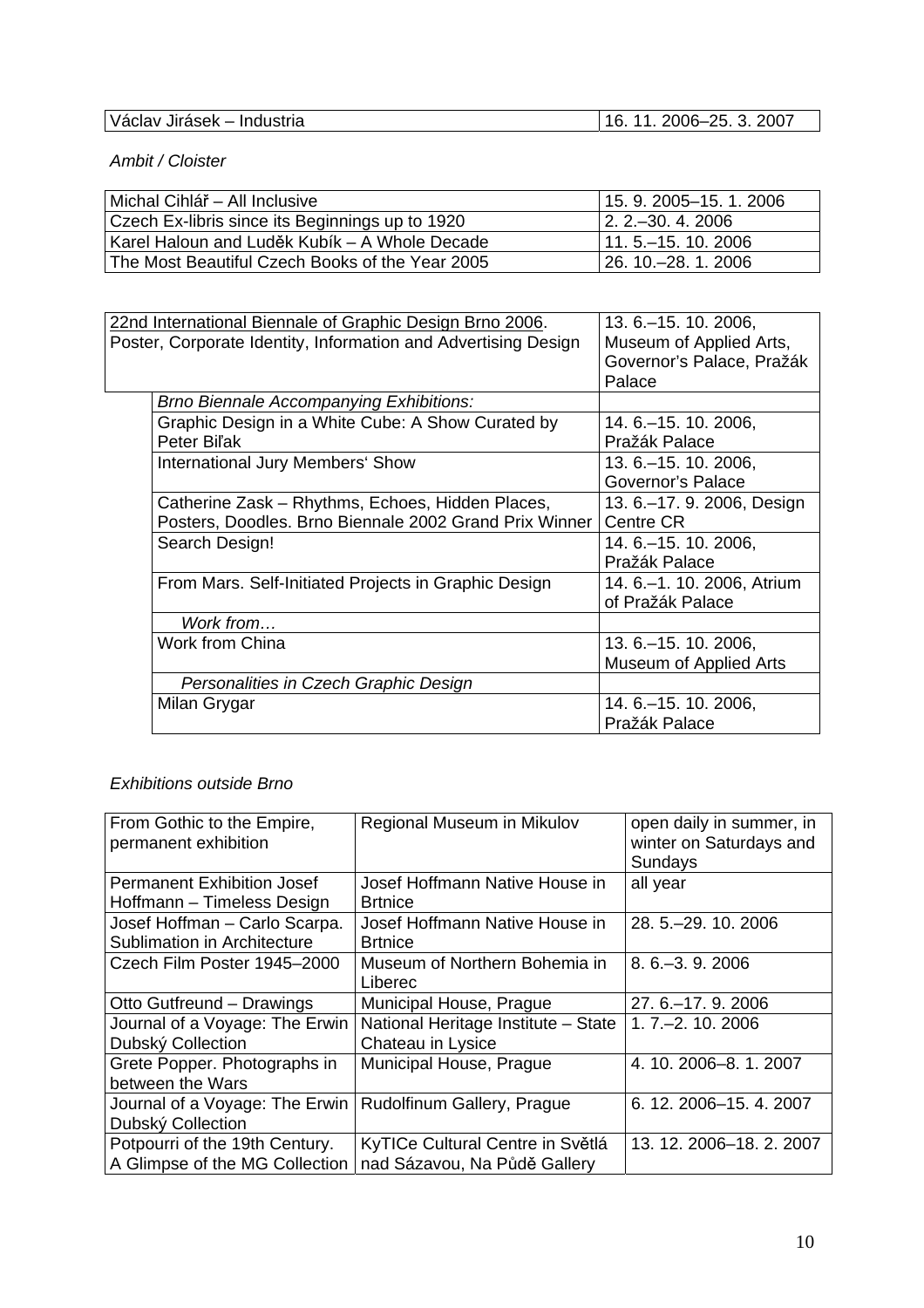# *Exhibitions abroad*

| Les films du XXe siècle vus par<br>les affichistes tchèques    | Cinémathèque Quebécoise,<br>Montreal          | 15. 3. - 10. 9. 2006 |
|----------------------------------------------------------------|-----------------------------------------------|----------------------|
| Franz Anton Maulbertsch and<br>his Circle in Moravia, Selected | Museum in Langenargen am<br>Bodensee, Germany | 9.4 .- 15.10.2006    |
| <b>Works from Czech Collections</b>                            |                                               |                      |
| Josef Sudek, Dialog z cisza /                                  | Zacheta, National Gallery of Art,             | 19, 6, -27, 8, 2006  |
| Dialogue with Silence. Z kolekcji                              | Warszawa                                      |                      |
| MG / From the MG Collection                                    |                                               |                      |
| Josef Sudek, Dialog z cisza /                                  | Centrum kultury Zamek, Galeria                | 2. 9. - 24. 9. 2006  |
| Dialogue with Silence. Z kolekcji                              | PF, Poznań                                    |                      |
| MG / From the MG Collection                                    |                                               |                      |
| Alphonse Mucha - The Czech                                     | EKI Museum Kyoto, Japan                       | 31, 8, -31, 9, 2006  |
| Master of Belle Epoque (in                                     |                                               |                      |
| cooperation with the Museum of                                 |                                               |                      |
| Decorative Arts in Prague and                                  |                                               |                      |
| Hayashi Comp.)                                                 |                                               |                      |

# *Participation of the Moravian Gallery in Brno in exhibitions at other institutions*

- Jewels of Czech Visual Art at the Turn of the 19th and 20th Centuries, Museum of Prostějovsko Region, Prostějov 25. 11. 2005–15. 1. 2006 (PhDr. Kateřina Svobodová)
- "without barriers", within the project Museum with No Barriers, artworks for the visually impaired, Egon Schiele Art Centre, Český Krumlov, 12. 11. 2005–17. 4. 2006 (Mgr. Yvona Ferencová)
- Graphic Works by Jiří Šindler, Horácká Gallery in Nové Město na Moravě, since 9. 4. 2006 (PhDr. Hana Karkanová)
- No American Agent Will Pass through our Village Posters from the Czech Countryside 1945–1960, National Museum of Agriculture in Prague, 4. 5.–27. 8. 2006 (PhDr. Marta Sylvestrová)
- Joe Hloucha's Japan. A Set of Japanese Photographs from the Collection of the Museum of Decorative Arts in Prague, Museum of Central Bohemia in Roztoky u Prahy, 5. 9.–3. 12. 2006 (PhDr. Filip Suchomel)
- Lifestyle in Posters from the 1950s, Bratislava City Museum and the Czech Centre in Bratislava, poster exhibition accompanying the project Vitajte a nevyzúvajte sa prosím -Naše bývanie v 50. rokoch, 23. 11. 2006–4. 2. 2007 (PhDr. Marta Sylvestrová)

| Total number of visitors to MG permanent and temporary     | 121,212 |
|------------------------------------------------------------|---------|
| exhibitions in 2006                                        |         |
|                                                            |         |
| of which to permanent exhibitions (including alterations): |         |
| Modern and Contemporary Czech Art                          | 8,393   |
| Applied Arts and Design                                    | 8,614   |
| Art since the Gothic until the 19th Century                | 7,264   |
| Josef Hoffman - Timeless Design (Brtnice)                  | 1,320   |
|                                                            |         |
| The most successful temporary exhibitions:                 |         |
| 22nd International Biennale of Graphic Design Brno 2006    | 26,505  |

# ATTENDANCE AT THE MG EXHIBITIONS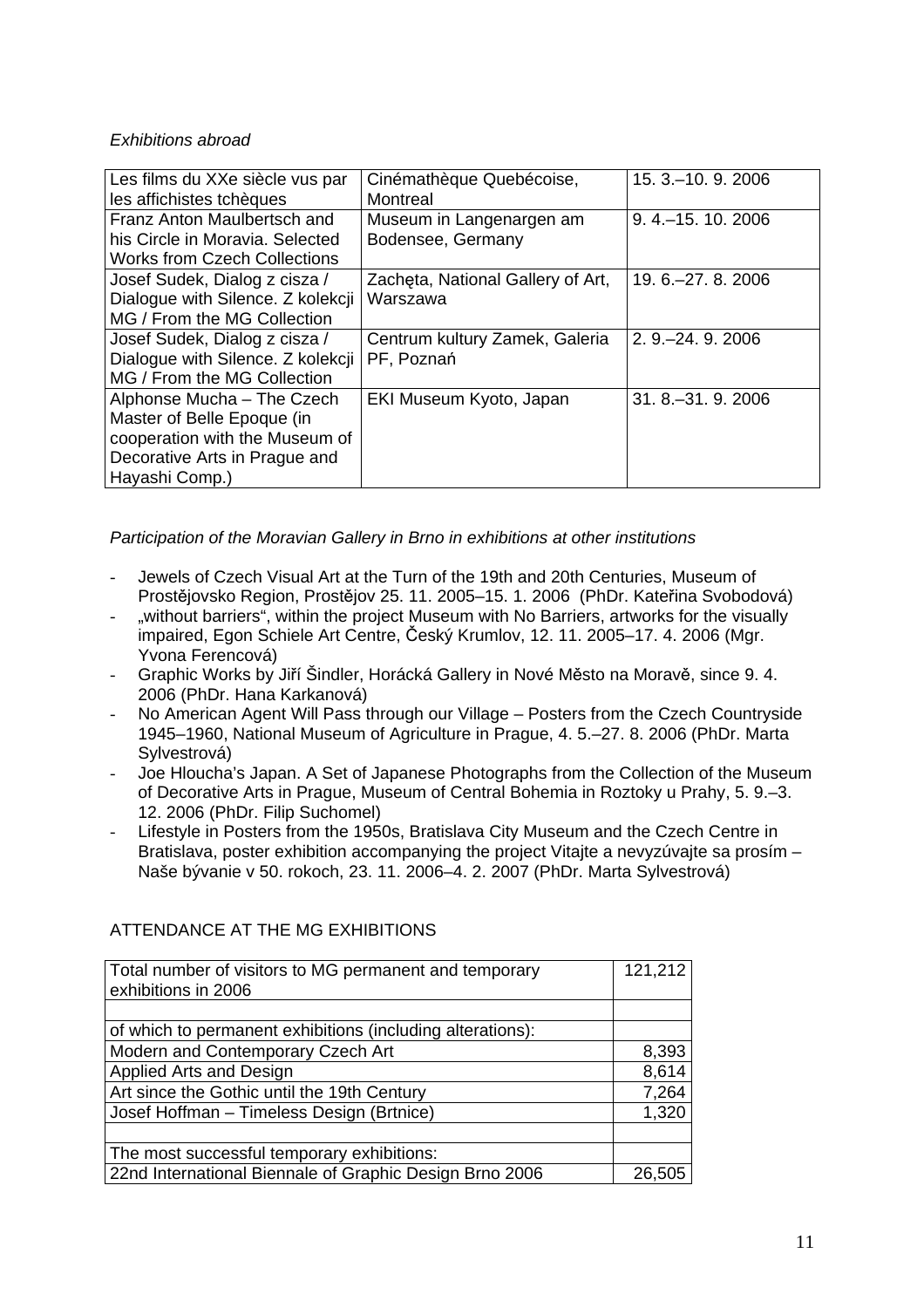| The Pope Smoked Dope                                     | 5,070 |
|----------------------------------------------------------|-------|
| Journal of a Voyage: The Erwin Dubský Collection         | 4,355 |
| The Figure and the Landscape in Czech Art from 1890-1939 | 2,885 |
| Skála v Morgalu                                          | 2,854 |
| (8,676 visitors during the whole exhibition period)      |       |
| The Art of Art Restoration                               | 2,690 |
| (8,251 visitors during the whole exhibition period)      |       |
| The Unknown Josef Sudek                                  | 2,103 |
| (8,710 visitors during the whole exhibition period)      |       |

#### **MICROGALLERY**

Multimedia guide through the MG permanent exhibitions, providing information on the Gallery, its exhibitions and the most interesting collection items. Four users' terminals with touch-screens in the Museum of Applied Arts offer the possibility of a virtual gallery visit; the other exhibition buildings should be supplied with similar technical equipment in the near future. The work in 2006 focused on language editing of the English version and copyright issues. Along with the launch of the new MG website, the internet version – iGalerie –has become accessible. The system has been continually complemented with new information on the MG collection items and updated.

# LECTURES, CONCERTS, CULTURAL AND EDUCATIONAL EVENTS

# Events for adults

#### *Lectures*

- 9. 1. PhDr. Antonín Dufek Ph.D.: Franz Fiedler A Studio Photographer with a film projection
- 11. 1. Doc. Jindřich Štreit: So Close, and Yet So Far
- 16. 1. Doc. ak. mal. Petr Veselý: A Picture Gallery (series of FaVU teachers' lectures)
- 1. 2. PhDr. Lidia Kyzlinková, CSc.: The Unknown Wales
- 6. 2. Doc. MgA. Petr Kvíčala: Painting in Architecture (series of FaVU teachers' lectures)
- 7. 2. Prof. PhDr. Jiří Kroupa, CSc.: Leonardo da Vinci (series In Elite Society World Art Masters)
- 14. 2. Prof. PhDr. Jiří Kroupa, CSc.: Italian Architect Filippo Brunelleschi (series In Elite Society – World Art Masters)
- 21. 2. Prof. PhDr. Rostislav Švácha, CSc.: Regionalism in Contemporary Czech Architecture (series Architectural Walks)
- 27. 2. PhDr. Antonín Dufek Ph.D.: Franz Fiedler A Traveller
- 28. 2. Ing. arch. Michal Kohout: Not Only Brno. Modern Architecture in the Moravian **Countryside**
- 6. 3. Ak. mal. Vladimír Merta: The Immigrant (series of FaVU teachers' lectures)
- 8. 3. Prof. Zlata Černá: Chinese Architecture throughout the Ages
- 28. 3. Mgr. Ondřej Jakubec, Ph.D.: Tiziano Vecellio (series In Elite Society World Art Masters)
- 2. 4. Ing.Bohumil Planka, CSc.: The Japanese Sword A Weapon and Artwork
- 3. 4. Prom. ped. Václav Stratil: Ďaďa Košti (series of FaVU teachers' lectures)
- 6.4. Prague "sogetsu" study group: The Irreproducible Art of Ikebana
- 18. 4. Mgr. Ondřej Jakubec, Ph.D.: Hieronymus Bosch (series In Elite Society World Art Masters)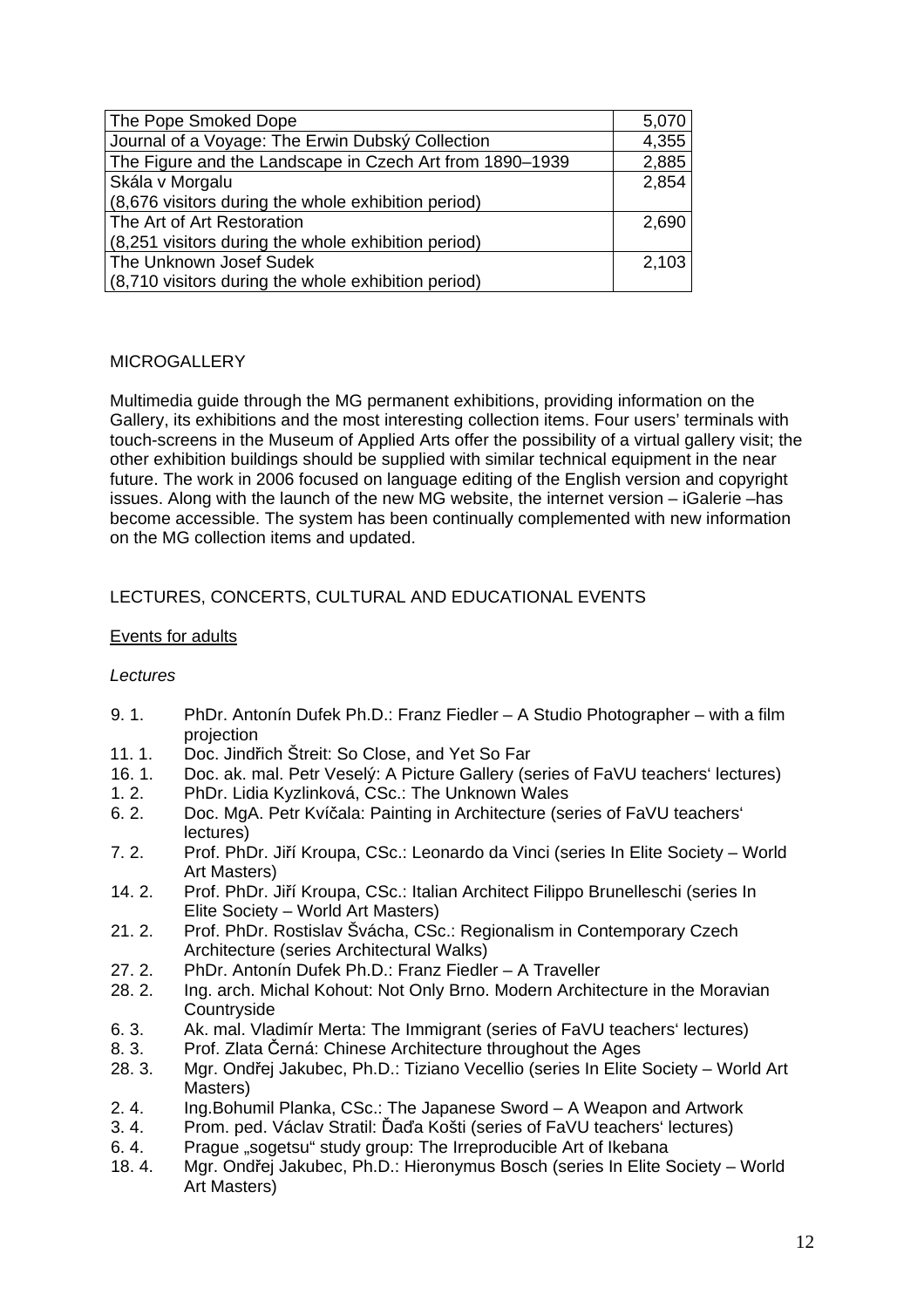- 3. 5. Vlasta Čiháková-Noshiro: Mitsuko Coudenhove-Kalergi The First Japanese Lady in Bohemia
- 20. 6. Mgr. Ondřej Jakubec, Ph.D.: Pieter Brueghel Sr. (series In Elite Society World Art Masters)
- 19. 9. Dušan C. Stulik: From the First Photograph to the Beginning of Digital Era. Research of Photographs and Photographic Techniques at the Getty Center (Los Angeles, USA)
- 21. 9. Petr Rezek: Josef Hoffmann and Protoarchitecture
- 22. 9. Tomáš Machek: Why Not a Logo? (Czech Day) Brno Biennale 2006
- 27. 9. Mgr. Martina Straková: Masters of Art Nouveau and Modernism Josef Hoffmann Native House, Brtnice
- 4. 10. Jiwon Shin: (American Day) Brno Biennale 2006
- 11. 10. Mgr. Ondřej Jakubec, Ph.D.: Rembrandt Harmensz van Rijn (series In Elite Society – World Art Masters)
- 12. 10. Hana Kotlářová: Origami (Japanese Day) Brno Biennale 2006 (twice)
- 24. 10. Lubomír Konečný: Albrecht Dürer (series In Elite Society World Art Masters)
- 26. 10. Petr Rezek: Decoration and Sublimation in the work of Josef Hoffmann and Carlo Scarpa (Josef Hoffmann Native House, Brtnice)
- 14. 11. Prof. PhDr. Jiří Kroupa, CSc.: The Alchemy of Happiness. Late Enlightenment and the Moravian Society 1770–1810
- 21. 11. Jaroslav Riedel: The Plastic People of the Universe<br>27. 11. Mar. Ondřei Jakubec. Ph.D.: Peter Paul Rubens (se
- Mgr. Ondřej Jakubec, Ph.D.: Peter Paul Rubens (series In Elite Society World Art Masters)
- 30. 11. Mgr. Martina Straková: Otto Wagner, a Pioneer of Vienna Modernism (Masters of Art Nouveau and Modernism), Josef Hoffmann Native House, Brtnice
- 5. 12. Prof. PhDr. Jiří Kroupa, CSc.: Gian Lorenzo Bernini (series In Elite Society World Art Masters)

*Specialist commentaries in permanent and temporary exhibitions and depositories* 

- 12. 1. Mgr. Petr Tomášek: Discovering a Painting. The Style and Technique of 18th Century Painting
- 15. 1. Mgr. Martina Straková: The Bride's Dowry Was Gorgeous (series Splendid Solitaires), accompanied by Aliquando dance group
- 18. 1. Marek Pokorný: Flourish<br>19. 1. Mar. Markéta Tronnerová
- Mar. Markéta Tronnerová: Jitka Foreitová (series Focus on...)
- 22. 1. Mgr. Yvona Ferencová: Skála v Morgalu
- 12. 2. Petra Ciupková: Czech Exlibris
- 19. 2. PhDr. Antonín Dufek Ph.D.: Franz Fiedler. A Forgotten Classic of Photography
- 23. 2. Mgr. Markéta Tronnerová: Moser Glassworks in the MG glass depository (series Focus on…)
- 26. 2. PhDr. Antonín Dufek Ph.D.: Friends Incognito
- 3. 3. Petra Ciupková: Czech Exlibris<br>5. 3. PhDr. Filip Suchomel: Journal c
- 5. 3. PhDr. Filip Suchomel: Journal of a Voyage: Erwin Dubský
- 9. 3. Mgr. Petr Ingerle: Otto Gutfreund Drawings
- 17. 3. Ivor Davies: Ivor Davies
- 23. 3. Mgr. Markéta Tronnerová: Glass Made by Ludvika Smrčková (series Focus on… )
- 12. 4. Petra Ciupková: Czech Exlibris
- 12. 4. M. A. Zdenek Primus: The Pope Smoked Dope
- 16. 4. Mgr. Petr Ingerle: The Figure and the Landscape
- 20. 4. Mgr. Markéta Tronnerová: Glass Made by Jaroslav Svoboda (series Focus on… )
- 30. 4. PhDr. Kateřina Svobodová: Jakub Schikaneder A Corner in Old Prague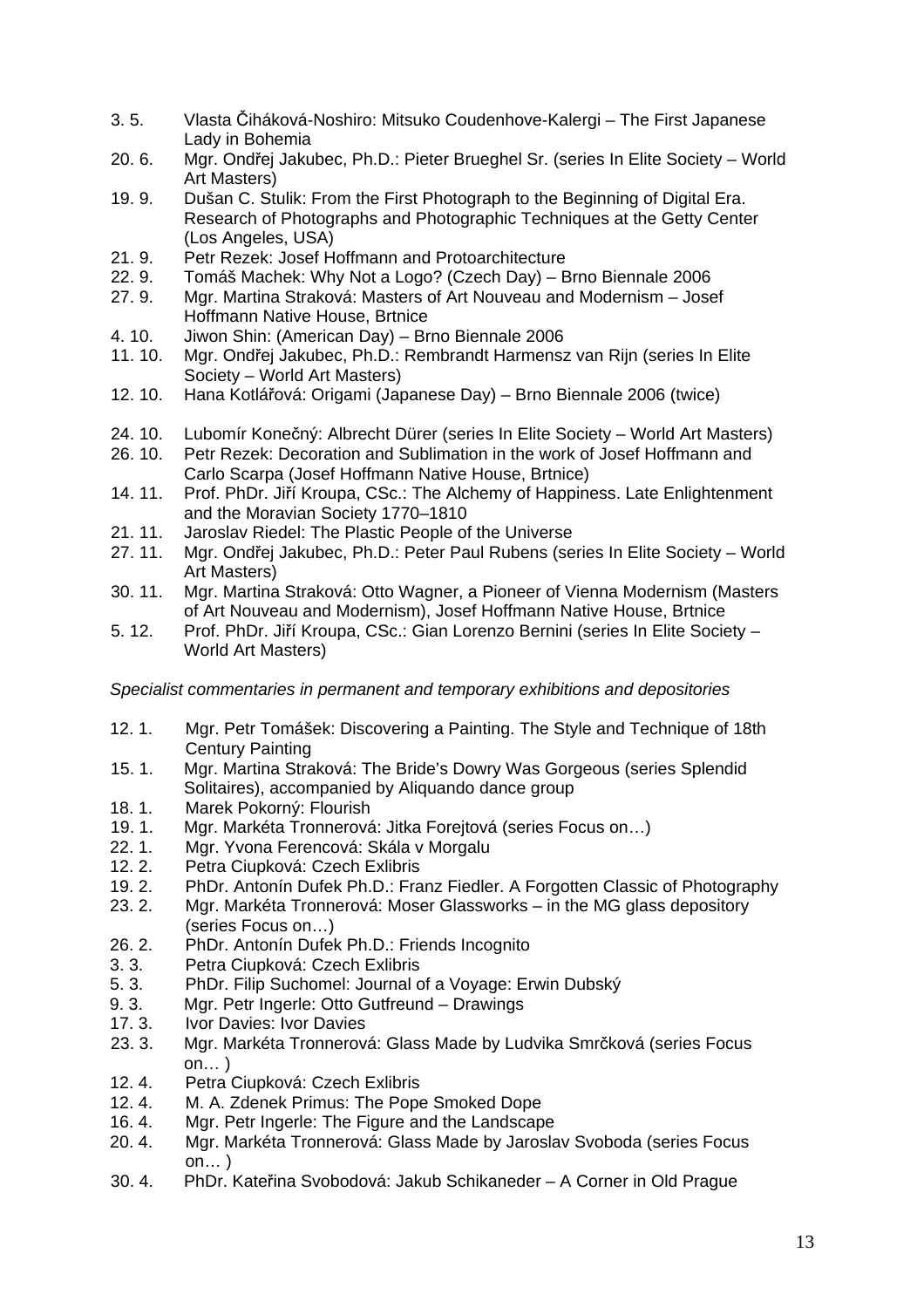(series Splendid Solitaires)

- 10. 5. M. A. Zdenek Primus: The Pope Smoked Dope
- 18. 5. Mgr. Markéta Tronnerová: Glass Made by František Vízner (series Focus on…)
- 11. 6. Petra Ciupková: Alfons Mucha, Medea, 1898 (series Splendid Solitaires)
- 15. 6. Mgr. Markéta Tronnerová: Glass of the latter half of 19th Century. Rheinische Glashütten AG (Ehrenfeld) (series Focus on…)
- 20. 7. Mgr. Markéta Tronnerová: Moravian Glassmaking Glass Manufactured by J. Schreiber & Neffen Co. in the MG Collection (series Focus on… )
- 17. 8. Mgr. Markéta Tronnerová: North-Bohemian Glass Schools and their Products in the MG Collection (series Focus on… )
- 8. 9. Dorit Margreiter: 10104 Angelo View Drive
- 14. 9. Mgr. Markéta Tronnerová: What's New in Depository Acquisitions to the MG Glass Collection
- 20. 9. Mgr. Martina Straková: Joseph II Ploughing at Slavíkovice
- 22. 9. PhDr. Marta Sylvestrová: 22nd International Biennale of Graphic Design Brno 2006. Poster, Corporate Design, Information and Advertising Graphics (exhibition in the Governor's Palace) and the International Jury Members Show – Brno Biennale Night (Brno Biennale 2006)
- 22. 9. PhDr. Marta Sylvestrová: 22nd International Biennale of Graphic Design Brno 2006. Poster, Corporate Design, Information and Advertising Graphics (exhibition in the Museum of Applied Arts) and Work from China – Brno Biennale Night (Brno Biennale 2006)
- 22. 9. Mgr. Yvona Ferencová: Graphic Design in a White Cube Brno Biennale Night (Brno Biennale 2006) Mgr. Petr Ingerle: Milan Grygar – Brno Biennale Night (Brno Biennale 2006) Mgr. Yvona Ferencová: From Mars – Brno Biennale Night (Brno Biennale 2006)
- 12. 11. Jan Ságl: Zorka Ságlová
- 16. 11. Mgr. Markéta Tronnerová: Glass Made by Zdeňka Braunerová in the MG Collection (series Focus on… )
- 26. 11. Mgr. Yvona Ferencová: In-Depth Reflections
- 3. 12. Mgr. Jiří Pátek: Václav Jirásek Industria
- 6. 12. PhDr. Kateřina Svobodová: The Art of Art Restoration
- 10. 12. ak. mal. Igor Fogaš: The Art of Art Restoration
- 20. 12. PhDr. Kateřina Svobodová, ak. mal. Igor Fogaš: The Art of Art Restoration

#### *Film shows*

- 25. 1. Animated film and… Fairy Tales (series Echoes of the AniFest)
- 16. 2. Salomon and Gaenor, United Kingdom 1999
- 22. 2. Animated film and… Fear (series Echoes of the AniFest)
- 23. 2. Eldra, United Kingdom 2002
- 15. 3. Starci na chmelu, Czechoslovakia 1964
- 15. 3. The Graduate, USA 1967
- 20. 3. A Hard Day's Night, United Kingdom 1965
- 20. 3. Let it Be, United Kingdom 1970
- 22. 3. Animated film and… Science-fiction (series Echoes of the AniFest)
- 27. 3. Yellow Submarine, United Kingdom, USA, 1968
- 27. 3. Head, USA, 1968
- 5. 4. Blow Up, United Kingdom, Italy, 1966
- 12. 4. Midnight Cowboy, USA, 1969
- 12. 4. Easy Rider, USA, 1969
- 17. 4. Festival Express, USA, 1970
- 19. 4. Animated film and… Fine Arts (series Echoes of the AniFest)
- 24. 4. Woodstock, USA, 1970
- 3. 5. Magical Mystery Tour, United Kingdom, 1967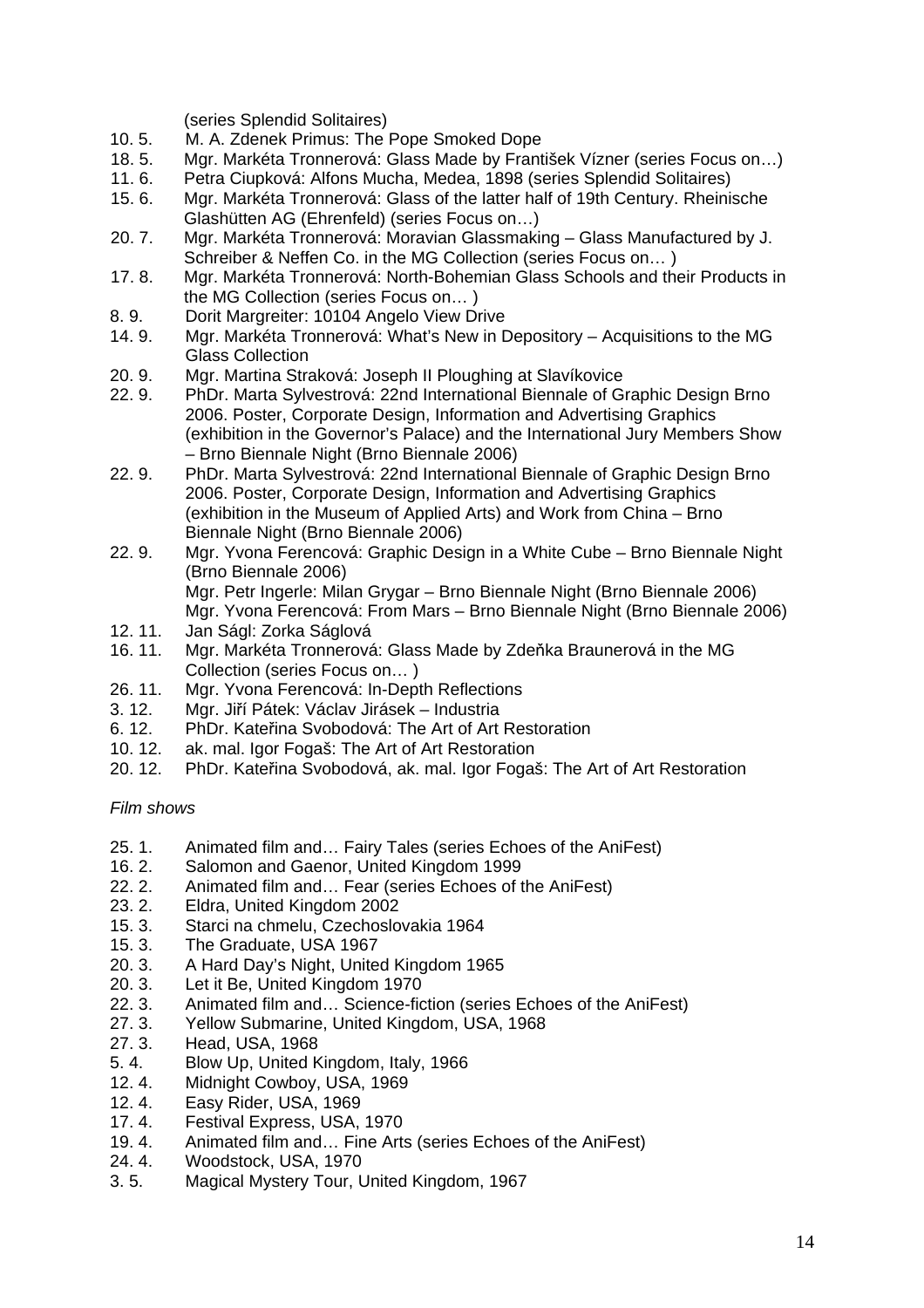- 3. 5. Message to Love: The Isle of Wight Festival, USA, 1997
- 9. 5. Zabriskie Point, USA, 1970
- 9. 5. A Strawberry Statement, USA, 1970
- 10. 5. Pat Garrett and Billy the Kid, USA, 1972
- 200 Motels, USA, 1971
- 17. 5. Animated film and… Travelling (series Echoes of the AniFest)
- 13. 7. French Students' Animated Films (series Echoes of the AniFest) French Day (Brno Biennale 2006)
- 23. 7. Russian Animated Films (series Echoes of the AniFest) Russian Day (Brno Biennale 2006)
- 23. 7. Osobennosti natsionalnoj okhoty, Russia, 1995 Russian Day (Brno Biennale 2006)
- 27. 7. Netherlandish Animated Films (series Echoes of the AniFest) Netherlandish Day (Brno Biennale 2006)
- 27. 7. Girl with a Pearl, United Kingdom Luxemburg, 2003 –Netherlandish Day (Brno Biennale 2006)
- 13. 9. Charlie's Angels, USA Germany, 2000
- 14. 9. Slovak Animated Films (series Echoes of the AniFest) Slovak Day (Brno Biennale 2006)
- 22. 9. Czech Animated Films (series Echoes of the AniFest) Czech Day (Brno Biennale 2006)
- 22. 9. Bohdan Sláma, Štěstí, Czech Republic, 2005 Czech Day (Brno Biennale 2006)<br>4. 10. American Animated Films (series Echoes of the AniFest) American Day (Brno
- American Animated Films (series Echoes of the AniFest) American Day (Brno Biennale 2006)
- 4. 10. Something's Gotta Give, USA 2003 American Day (Brno Biennale 2006)
- 12. 10. Japanese Animated Films (series Echoes of the AniFest) Japanese Day (Brno Biennale 2006)
- 12. 10. The Seven Samurays, Japan, 1954 Japanese Day (Brno Biennale 2006)
- 25. 10. The Best of AniFest. France, Czech Republic and the United Kingdom (series Echoes of the AniFest)
- 6. 11. Karima Zoubir film projection with a commentary of the artist
- 11. 11. The Film Life of Illustrations Maxipes Fík, Czech Republic
- 15. 11. Big Lebowski, USA 1998
- 6. 12. Animated film and… the Environment (series Echoes of the AniFest)
- 11. 12. Svět patří nám, Czechoslovakia, 1937
- 16. 12. The Film Life of Illustrations Mach and Šebestová

#### *Concerts, opera performances*

- 5. 2. Homage of the Young to Friend Amadeus Opera arias by Brno music schools students; commemoration of Mozart's 150th anniversary
- 10. 2. Merw Dance party with Welsh and Celtic music
- 10. 3. Ars Brunensis Chorus and Brno Academic Choir: compositions by Vladimír Franz, Bohuslav Martinů, Z. Lukáš, Miloš Štědroň
- 14. 3. Spektrum + Radim Hladík
- 27. 4. Gabriela Demeterová, Pavel Steidl: Mozart images, sounds and talks (moderated by prof. PhDr. Ivan Vojtěch and Jaroslav Dušek)
- 17. 7. Accordionists' Ensemble from Chaumont (France) French Day (Brno Biennale 2006)
- 14. 9. Dlhé diely Slovak Day (Brno Biennale 2006)
- 22. 9. Divoký srdce Brno Biennale Night (Brno Biennale 2006)
- 15. 12. Czech Virtuosi, ensemble Gaudeamus Jan Jakub Ryba: Czech Christmas Mass

*Architectural walks*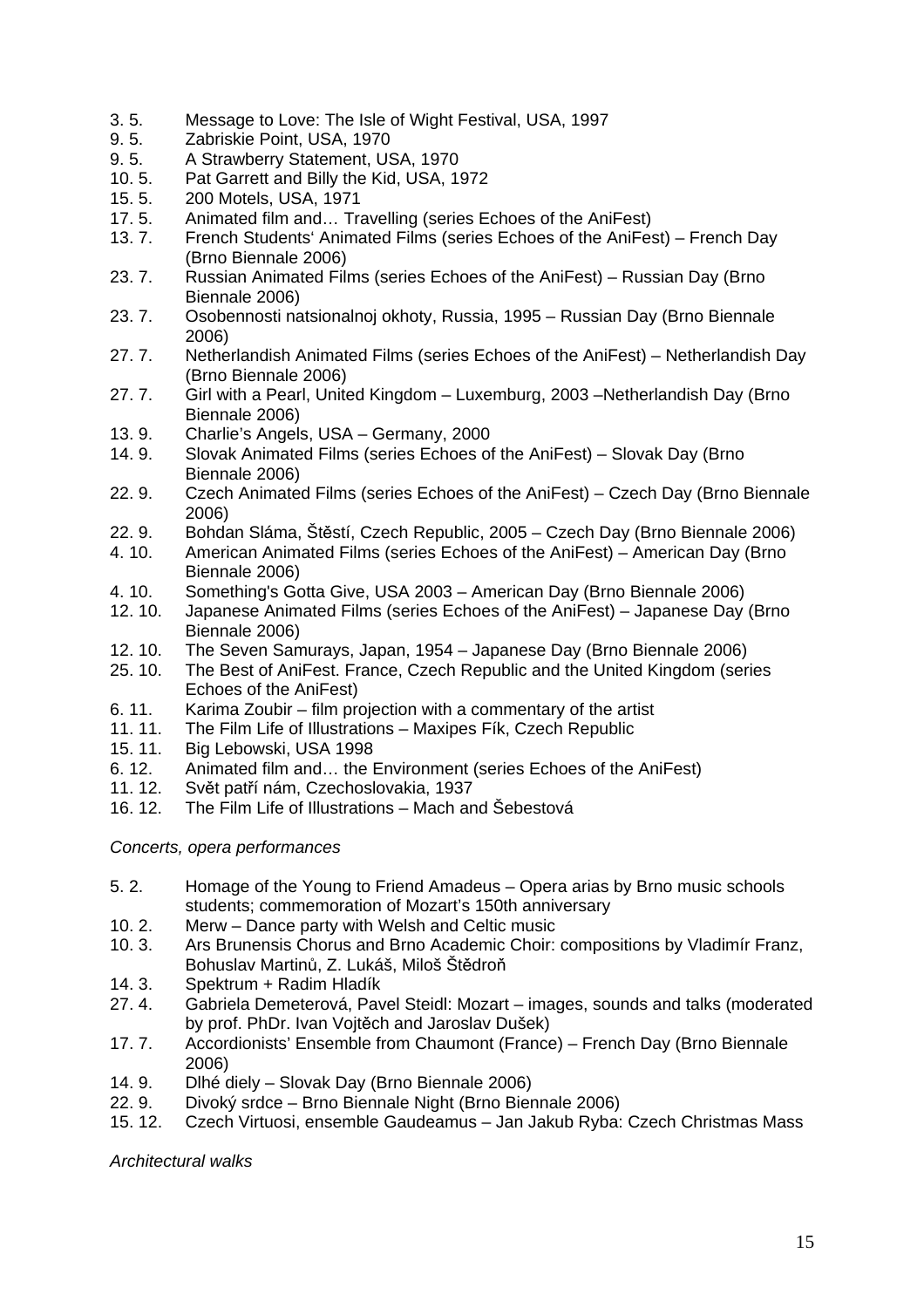- 24. 1. Osamu Okamura, Simona Juračková: Library of FF MU (Kuba & Pilař Studio)
- 21. 3. Simona Juračková: The Museum of Applied Arts (ing. arch. Ivan Koleček, ing. arch. Viktor Rudiš, ing. arch. Zdenka Vydrová)
- 11. 4. Osamu Okamura, Simona Juračková: Pavilion of Emergency Medicine, Hospital Milosrdných bratří (ing. arch. Aleš Burian and ing. arch. Gustav Křivinka), Reduta Theatre (Architecture Office D. R. N. H.)
- 23. 5. Osamu Okamura, Simona Juračková: Denis's Gardens, Atelier Brno (Petr Hrůša, Petr Pelčák, Václav Babka and Zdeněk Sendler)
- 17. 10. Osamu Okamura, Simona Juračková: two houses by Zdeněk Fránek
- 14. 11. Petr Pelčák, Ivan Wahla, Simona Juračková: Villas by Jindřich Kumpošt
- 12. 12. Osamu Okamura, Simona Juračková: Omega Palace and water fountains at Náměstí Svobody square (Kuba & Pilař Studio)

#### *Thematic excursions*

28. 5. Josef Hoffmann Native House in Brtnice – opening of the exhibition Josef Hoffman – Carlo Scarpa. Sublimation in Architecture

# *Artistic workshops – Even Adults Can Make Pictures*

- 12. 3. Pavel Buchta: Stuccolustro. A fresco technique<br>26. 3. Pavel Buchta: Negative charcoal drawing
- Pavel Buchta: Negative charcoal drawing
- 9. 4. Ján Lastomírský: False lavish washed paintbrush drawing
- 23. 4. Ján Lastomírský: Aquatint and other graphic printing techniques
- 14. 5. Jan Vičar: Linocut, woodcut experimenting with print
- 28. 5. Jitka Petřeková: Art workshop squares and circles (during an excursion to the Josef Hoffmann Native House in Brtnice)
- 4. 6. Jan Vičar: Dry point and its various expressions
- 17. 7. France Unbound A collage of impressions from France French Day (Brno Biennale 2006)
- 23. 7. Vesyolyje kartinky Russian Day (Brno Biennale 2006)
- 27. 7. Madurodam –Europe in small scale Netherlandish Day (Brno Biennale 2006)
- 3. 9. Jitka Petřeková: Catherine Zask Rhythms and echoes, hidden places, posters and doodles (series Through Creation to Knowledge and Inspiration, Brno Biennale 2006)
- 10. 9. Pavel Buchta: Stuccolustro a type of fresco technique
- 22. 9. Become ans Artist before Midnight Brno Biennale Night (Brno Biennale 2006)
- 24. 9. Pavel Buchta: Negative charcoal drawing
- 1. 10. Jitka Petřeková: Encaustics: Antonín Procházka
- 8. 10. Ján Lastomírský: Drawing a bust
- 5. 11. Ján Lastomírsky: Aquatint
- 19. 11. Ján Lastomírsky: Dry point
- 3. 12. Pavel Buchta: Experimental graphics
- 17. 12. Jitka Petřeková: Expressed by a Jewel (series Through Creation to Knowledge and Inspiration)

*Discussions, readings, literary programmes, theatre performances, combined programmes, and social events* 

- 12. 1. Láry Hauser, Tomáš Vtípil: Undressing the Night Dylan Thomas literary evening with music
- 17. 1. Introducing the 61st volume of Bulletin MG, Academia bookstore, Náměstí Svobody square, Brno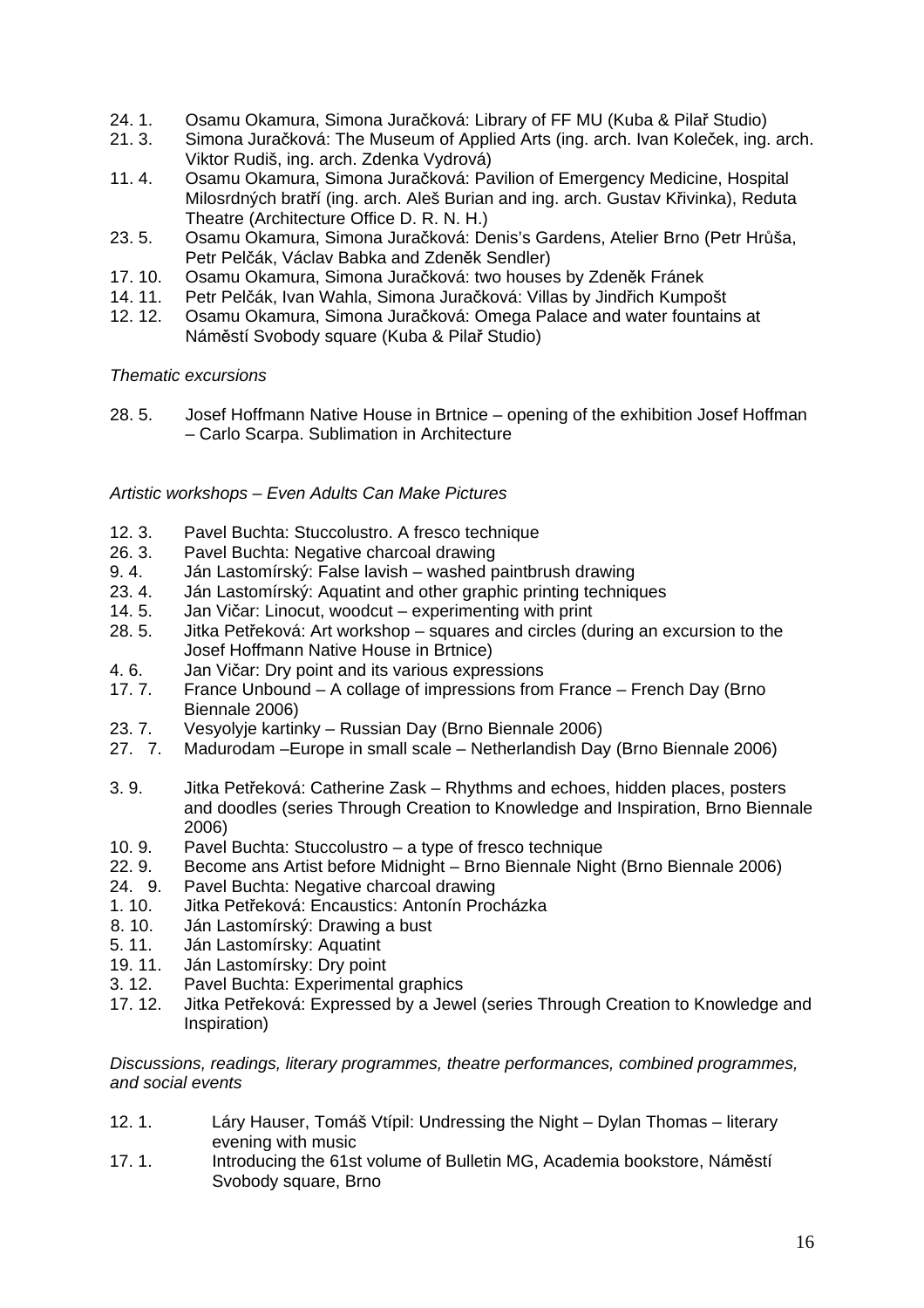- 26. 1. Tim Davies gallery talk with one of the artists represented at the Flourish exhibition
- 29. 1. Jan Šerých: All in one: crosswords, layering, inability to sort forum of opinions – talk with the author of the exhibition Abbey Road 2:45
- 4. 5. Nagomi kyogenkay CZ Traditional Japanese Kyogen theatre performance
- 10. 5– 1. 6. Martin Velíšek Týden weekly
- 19. 5. Museum Night
- 21. 5. Mgr. Martina Straková, Jitka Petřeková: Geometric encounter in the museum 3. 6. Museum Night in Brtnice
- 14. 9. Martin Žák: The Prideful Margaretka puppet theatre Slovak Day (Brno Biennale 2006)
- 22. 11. Debate with he authors of the project Transkultura: akt1 and their guests
- 26. 11. Jaroslav Šťastný, Viola Šťastná, Cyril Drozda: Eric Satie The Birth of Monotony (from the musical work of Eric Satie and Peter Graham)
- 29. 11. Isabela Grosseová, Jasper Alvaer: Limits (interactive talk with the authors of Transkultura: akt1)
- 11.–24. 12. FRAME 006. 2nd edition of the international photographic competition
- 15. 12. Ak. mal. Igor Fogaš: Methodological day of the National heritage Institute guided tour and talk at The Art of Art Restoration exhibition

#### *Events for students and teachers*

- 14. 9. Iveta Žáková: Workshop Hands seminar for teachers and students on the use of drama education in museums – Slovak day (Brno Biennale 2006)
- 6. 12. Mgr. Eva Strouhalová: The MG Children's Studio and Communications Dept. seminar for students of museology at FF MU

#### Events for children and young people

#### *Specialist commentaries in permanent and temporary exhibitions*

| Programme                                        | Number of reprises |
|--------------------------------------------------|--------------------|
| The Fire of Prometheus                           | 12                 |
| <b>Franz Fiedler</b>                             |                    |
| A Place of Memory, a Space for Directions        | 6                  |
| Skála v Morgalu                                  | $\overline{2}$     |
| The Look of Medusa                               | 16                 |
| Journal of a Voyage: The Erwin Dubský Collection |                    |
| Flourish                                         | 5                  |
| The Pope Smoked Dope                             | 8                  |
| The Figure and the Landscape                     | 16                 |

#### *Out-of-school lessons*

| Programme                     | Number of reprises |
|-------------------------------|--------------------|
| How to deal with modern art   |                    |
| <b>MATLE</b>                  | 2                  |
| Zorka                         | 12                 |
| Prometheus                    | 9                  |
| Less is more                  | 21                 |
| Search design                 | 16                 |
| Faces                         | 10                 |
| Coffee spoon                  | 23                 |
| What's hiding in the painting | 3                  |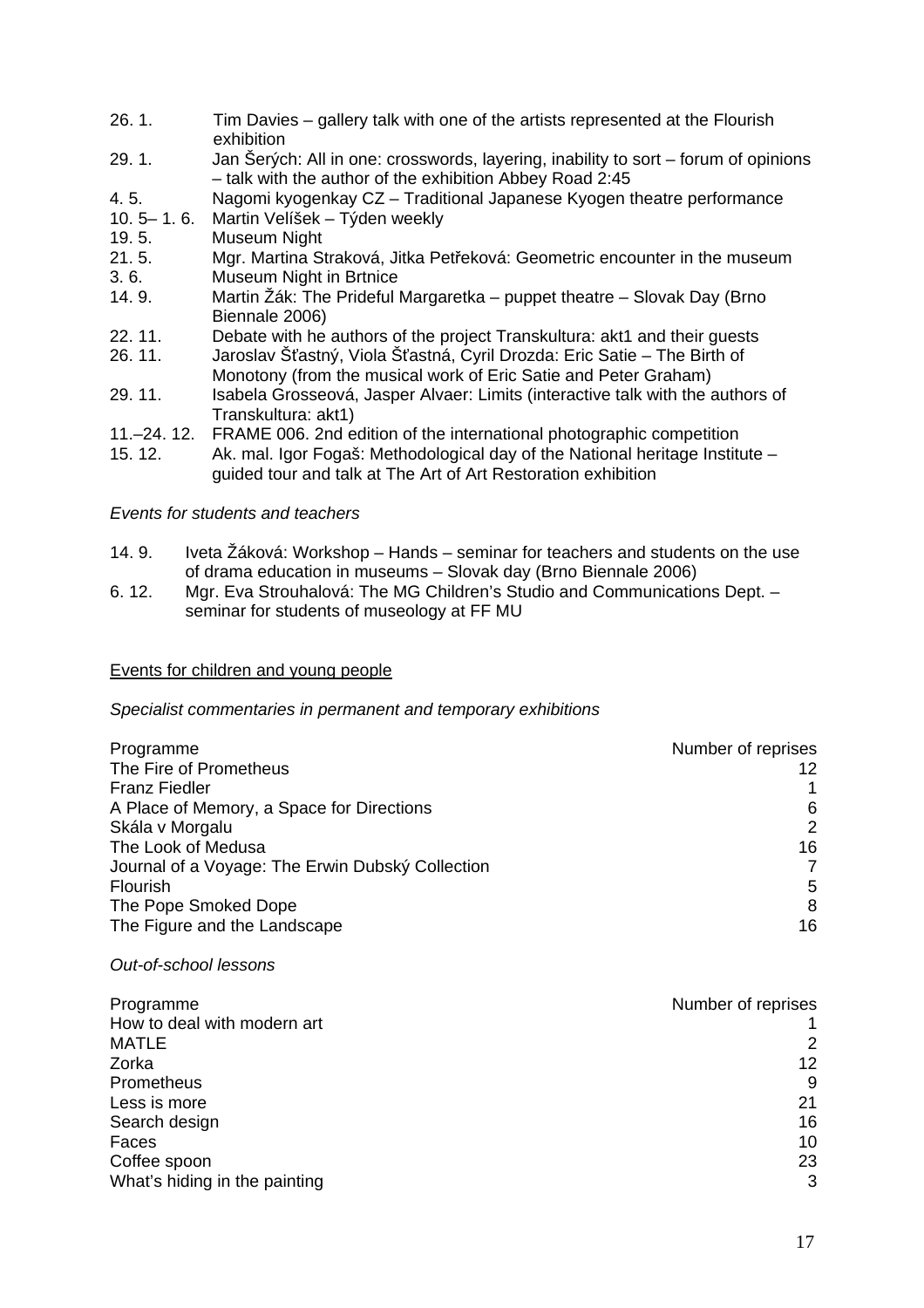| Life at the time of castles, monasteries and cathedrals        | 21             |
|----------------------------------------------------------------|----------------|
| Gesture as a tool of dialogue                                  | 15             |
| In the depth of the wood – Do you know Lesojan?                | 9              |
| Amidst a world of cubes                                        | 16             |
| Trees are the most beautiful sculptures                        | 19             |
| A way to porcelain                                             | 10             |
| Friends incognito                                              | 6              |
| The magic of an unknown world                                  | $\overline{7}$ |
| Discovering faraway worlds                                     | $\overline{2}$ |
| Human craft, beauty and nature                                 | $\overline{4}$ |
| <b>Playful letters</b>                                         | 1              |
| Do objects have a story?                                       | $\overline{7}$ |
| Art Nouveau (project Europe – Vienna – Brno, Chalabalova basic | 2              |
| school)                                                        |                |
| What our forefathers could do                                  | 5              |
| Stage set                                                      | 1              |
| The collection for the visually impaired                       | $\overline{2}$ |
| A look into the backstage                                      | 10             |
| All inclusive                                                  | 1              |
| What to do with the young                                      | 29             |
| The saint men and women                                        | 11             |
| Animal world                                                   | 10             |
| <b>Riddles</b>                                                 | $\overline{2}$ |

#### *Children's Studio*

- 14. 1. Lea Biberlová, M. Maťašová: All inclusive
- 28. 1. Mgr. Alice Stuchlíková: The big journey of Vlas and Brada
- 4. 2. Mgr. Hedvika Chmelíčková. Let us meet each other How was life in this country I. Life in the Middle Ages
- 4. 3. Silvie Vondrová: The innocent face of Virgins
- 18. 3. Mgr. Eva Strouhalová: What to do with young people?
- 8. 4. Mgr. Hedvika Chmelíčková: A faraway journey to Japan
- 13. 4. Gabriela Imreczeová: The story of Easter
- 14. 4. Mgr. Eva Strouhalová, Mgr. Alice Stuchlíková: The wonders of spring
- 24. 4. Mgr. Hedvika Chmelíčková: Let us meet each other How was life in this country II. Gothic paintings, sculptures and architecture
- 13. 5. Silvie Vondrová: Amidst a world of cubes and edges
- 13. 5. Mgr. Hedvika Chmelíčková, Petr Ivanov: Let us meet each other How was life in this country III. A medieval castle and its functions
- 27. 5. Jitka Petřeková: A magic box. Josef Strouhal, Jan Wolf
- 3. 6. Mgr. Alice Stuchlíková: In the sky, in the wood, underground and in waterland
- 16. 9. Gabriela Imreczeová: Graphic essences of the East
- 7. 10. Mgr. Hedvika Chmelíčková: Let us meet each other How was life in this country IV. The beginning of the modern era – Renaissance
- 15. 10 Presentation and show of outcomes from the summer art course How is Moravia – Clever Hands
- 21. 10. Mgr. Alice Stuchlíková: Perseus and Andromede
- 4. 11. Mgr. Hedvika Chmelíčková: Let us meet each other How was life in this country V. Beauty, imagination and adventure – what was new in Baroque
- 25. 11. Mgr. Alice Stuchlíková: The magic flute
- 2. 12. Silvie Vondrová: Among animals
- 23. 12. Sweet-smelling greetings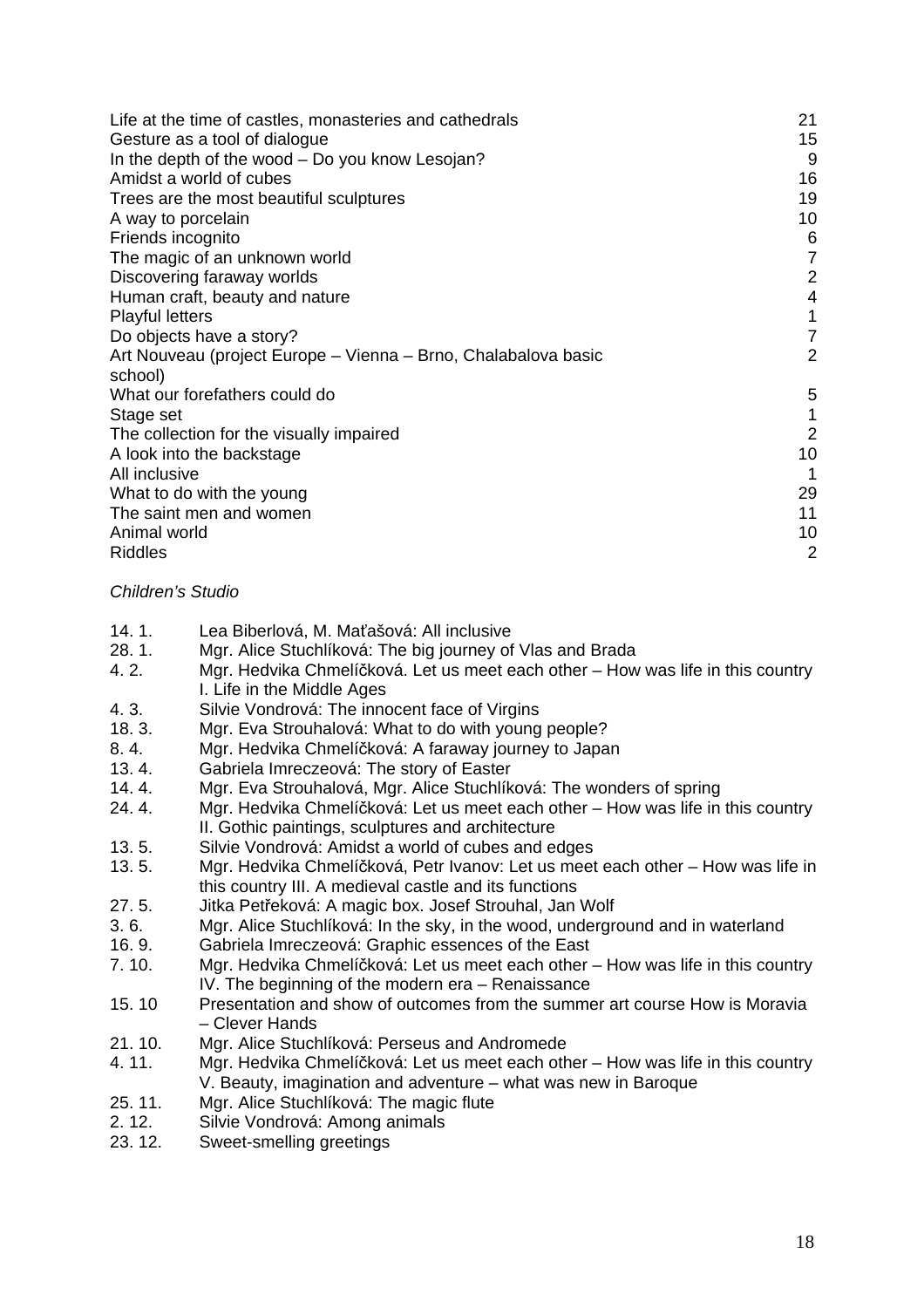#### *Summer art courses*

|               | 9., 16., 18. and 23. 8. Mgr. Hedvika Chmelíčková: How is Moravia – Clever Hands (to see, to |
|---------------|---------------------------------------------------------------------------------------------|
|               | know, to understand)                                                                        |
| $14 - 18.8$ . | Jitka Petřeková – Looking for ornament                                                      |
| $21 - 25.8$   | Mgr. Alice Stuchlíková – Discover your city                                                 |
| $28.8 - 1.9$  | Mgr. Eva Strouhalová – A travel diary                                                       |

# Attendance of the cultural and educational events

| Programmes for adults<br>Programmes for children<br>Total                                                                                                                                                                                                                                          |                                                                    | 28,620 visitors<br>9,456 visitors<br>38,076 visitors                                 |
|----------------------------------------------------------------------------------------------------------------------------------------------------------------------------------------------------------------------------------------------------------------------------------------------------|--------------------------------------------------------------------|--------------------------------------------------------------------------------------|
| <b>PUBLIC SERVICES</b>                                                                                                                                                                                                                                                                             |                                                                    |                                                                                      |
| <b>Moravian Gallery library</b>                                                                                                                                                                                                                                                                    |                                                                    |                                                                                      |
| Range of the book assets                                                                                                                                                                                                                                                                           |                                                                    |                                                                                      |
| Number of library items as of 31 December 2006<br>New items in 2006<br>of which purchased<br>donated<br>exchanged                                                                                                                                                                                  |                                                                    | 126,684<br>1,539<br>406<br>486<br>647                                                |
| <b>Reader services</b>                                                                                                                                                                                                                                                                             |                                                                    |                                                                                      |
| Number of registered readers<br>Number of readers' visits<br>Number of current and returned loans<br>of which within inter-library loan service<br>Specialist bibliography and factographic consultations<br>Xerox copies made for readers<br>Scans for readers<br>Search in specialist literature |                                                                    | 358<br>6,143<br>32,621<br>103<br>4,815<br>9,135<br>262<br>5                          |
| Book assets in process                                                                                                                                                                                                                                                                             |                                                                    |                                                                                      |
| Name cataloguing including re-catalogued items<br>Subject cataloguing<br>Analytical description of articles in Czech and foreign periodicals                                                                                                                                                       |                                                                    | 2,835 entries<br>836 entries<br>372 titles<br>780 records                            |
| Book exchanges                                                                                                                                                                                                                                                                                     |                                                                    |                                                                                      |
| Publications sent from the MG to partner<br>institutions<br>of which abroad<br>within the CR<br>The MG library received<br>of which from abroad                                                                                                                                                    | 276 titles<br>109 titles<br>167 titles<br>583 titles<br>399 titles | at 104,984 CZK<br>at 51,606 CZK<br>at 53,378 CZK<br>at 196,977 CZK<br>at 146,764 CZK |
| from the CR                                                                                                                                                                                                                                                                                        | 244 titles                                                         | at 50,213 CZK                                                                        |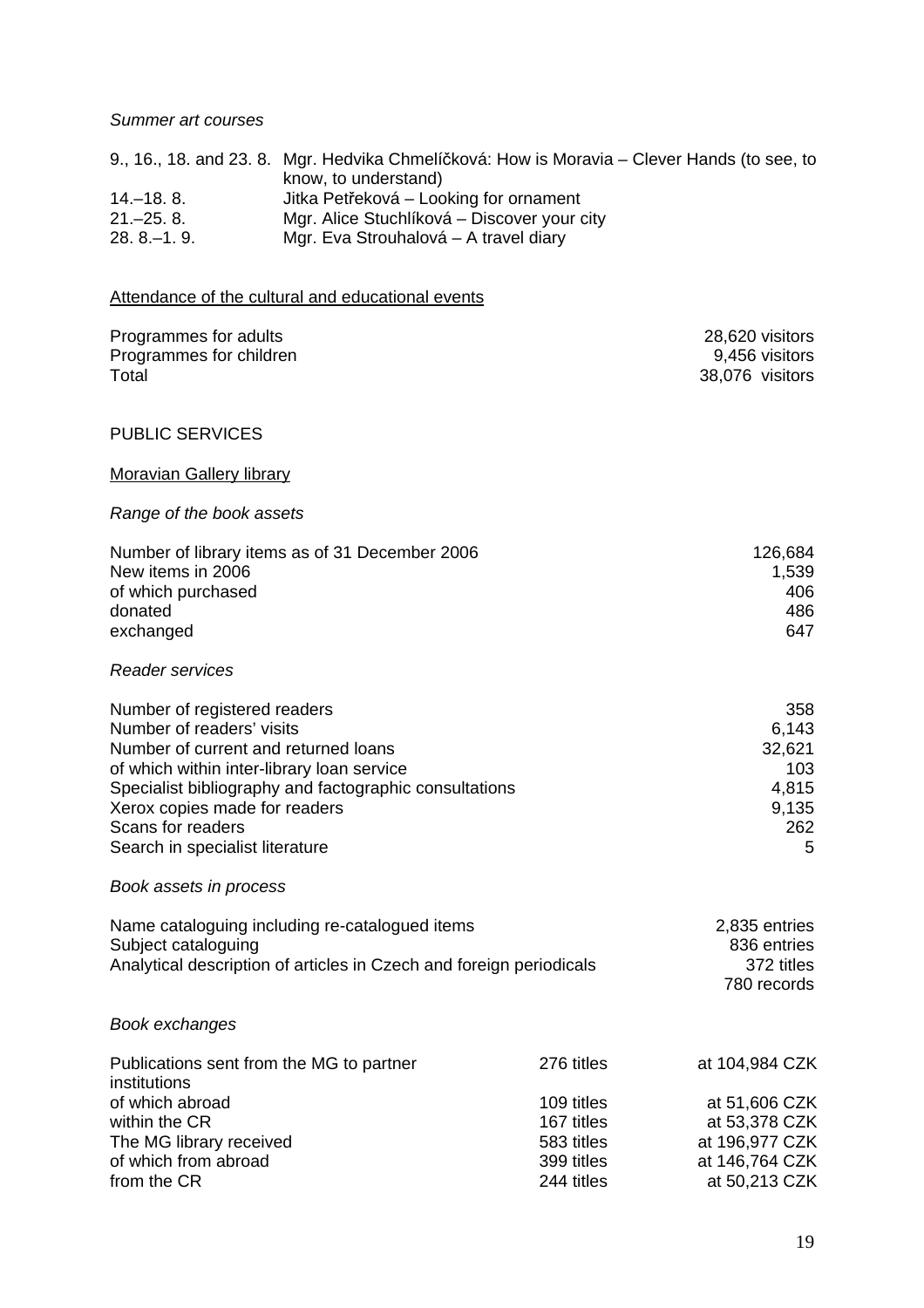# Export of artworks

In accordance with law 71/94 Sb., 82 permits for the export of artwork abroad were granted in 2006.

#### The photographic studio

| Number of photographic pictures made                                                      | 13,890 |
|-------------------------------------------------------------------------------------------|--------|
| Large-scale reproductions of artworks                                                     | 1,530  |
| Complete documentation of exhibitions                                                     | 30     |
| Reportage documentation of MG events                                                      | 41     |
| Photographs                                                                               | 1,180  |
| Digital pictures                                                                          | 15,570 |
| Scans                                                                                     | 4,800  |
| Number of agreements on the provision of photographic material<br>and reproduction rights | 83     |

#### THE MORAVIAN GALLERY IN BRNO AS THE PROVIDER OF STANDARDIZED PUBLIC **SERVICES**

Pursuant to Acts 122/2000 Coll. and 483/2004 Coll. the Moravian Gallery has become a provider of standardized public services and, based on the above legislative norms, provides the public with the following:

a) Temporal accessibility standard

Opening hours Wednesday – Sunday 10 am – 6 pm, Thursday until 7 pm

Contact with the public: notice boards, www pages, printed programmes, daily press, press conferences, printed posters and invitation cards

b) Economic accessibility standard

Entrance fee concessions scheme – free of charge for children up to 6 years, school group leaders, press and public media staff, secondary school and university students of art, disabled persons including helpers, members of professional and amateur art associations, members of partner institutions, etc. Each first Friday in the month free entry to permanent exhibitions, occasionally free entry to temporary exhibitions.

c) Physical accessibility standard

Special programmes for persons with impaired movement and orientation. The buildings of the Pražák Palace and the Museum of Applied Arts completely accessible to the disabled, only the ground floor accessible in the Governor's Palace; personal assistance available if required.

# SCHOLARLY AND RESEARCH ACTIVITIES

Systematic scholarly and research activities of the Moravian Gallery experts centred in 2006 around projects associated with grant subsidies:

The origin and formation of the Moravian Gallery collection

(Research and development grant, identification code MKO0009487102) Institutional research scheme of the Moravian Gallery in Brno, duration 2005–2011, implemented by: MG curators led by PhDr. F. Suchomel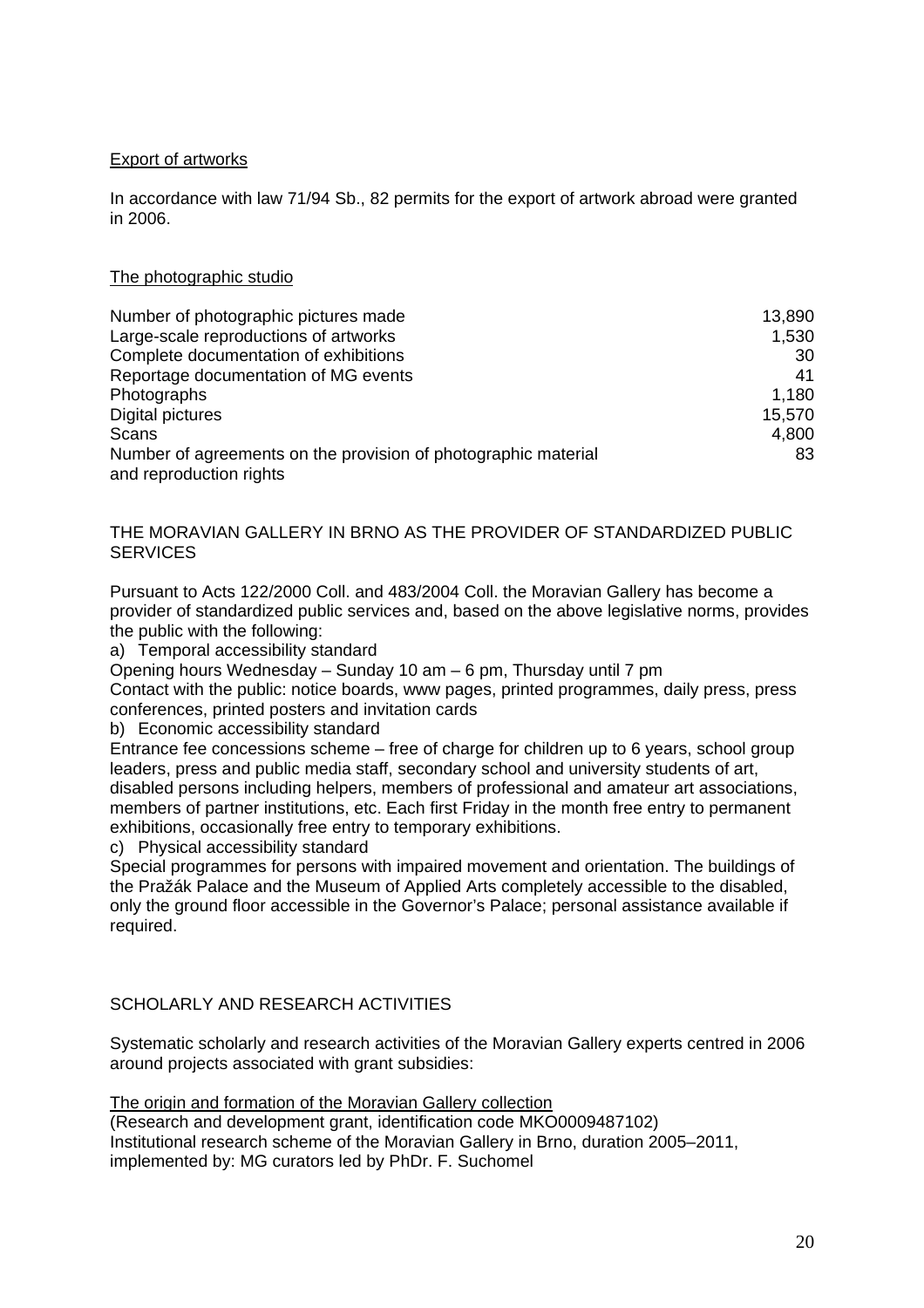The Iconography of Perspective – perspective and representation (Research and development grant of the Czech Ministry of Culture, project identification

code: DA04P01OUK004), duration 2004 – January 2006, project leader: Mgr. Petr Ingerle

Schools and Style in Early Baroque Italian Drawing from Czech and Moravian Collections (GA ČR grant, project identification code: 408/06/0180), duration 2006–2008, project leader: ing. Mgr. Zdeněk Kazlepka, Ph.D.

Chinese Applied Art in Moravian Public Collections (GA ČR grant, project identification code: 408/06/1313), project leader: PhDr. Filip Suchomel

#### **Symposia, seminars, conferences**

Graphic design and its impact on visual environment International symposium, Brno, 14.–15. 6. 2006, a part of the 22nd International Biennale of Graphic Design Brno 2006. 230 participants.

# PUBLISHING ACTIVITIES

#### **Bulletin of the Moravian Gallery in Brno No. 62**

Editor Alena Krkošková, ISBN 80-7027-160-4, 300 pp., in Czech with English summary.

*Exhibition catalogues and accompanying publications* 

# **Námořní deník hraběte Dubského. Sbírka albuminových fotografií ze 70. let**

**19. století z Japonska** (ISBN 80-7027-146-9)

#### **Journal of a Voyage. The Erwin Dubský Collection: Photographs from Japan in the 1870s** (ISBN 80-7027-147-7)

Filip Suchomel, Marcela Suchomelová, 245 pp., Czech and English language versions. Published by the MG in cooperation with NPÚ.

#### **Ivor Davies**

Marek Pokorný, Ivor Davies, ISBN 80-7027-149-3, non-pag., in Czech and in English.

#### **22nd International Biennale of Graphic Design Brno 2006. Poster, corporate Identity, Information and Advertising Graphics**

Editor Marta Sylvestrová, technical editor Michaela Konečná, graphic design Radim Peško, ISBN 80-7027-150-7, 222 pp., in Czech and in English.

#### **From Mars. Self-initiated Projects in Graphic Design**

Radim Peško, Adam Macháček, ISBN 80-7027-152-3, 47 pp., in Czech and in English.

#### **Graphic Design in a White Cube. Exhibition Designs and Documentation of the Results.**

Peter Biĺak, Marek Pokorný, ISBN 80-7027-153-1, 55 pp., in Czech and in English.

**The Art of Art Restoration. The Work of the MG Restoration Department in 1996–2006**  Kateřina Svobodová, Igor Fogaš, David Hradil, ISBN 80-7027-159-0, 143 pp., in Czech and in English.

#### **The Unknown Josef Sudek. Vintage Prints 1918–1942**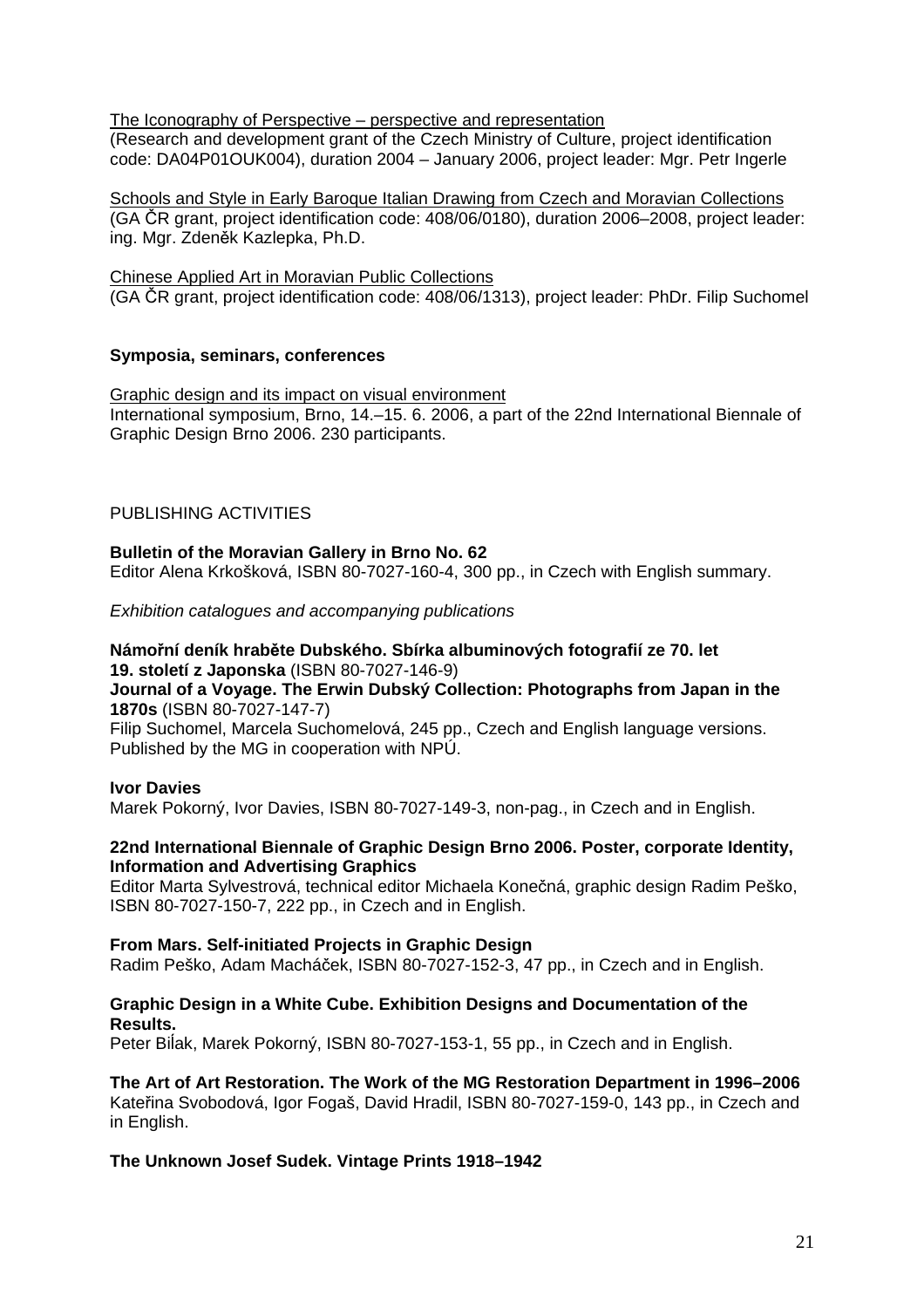Antonín Dufek, ISBN 80-7027-157-4, 127 pp., in Czech and in English. Published by the MG in cooperation with Kant Publishers.

#### **Artists for Tichý – Tichý for Artists**

Adi Hoesle, Roman Buxbaum, Marek Pokorný, Jiří Pátek, ISBN 80-7027-154-X, non-pag., in Czech and in English. Published by Kant Publishers in cooperation with the MG.

# **Václav Jirásek: Industria**

Petr Nedoma, ISBN 80-7027-156-6, 151 s., in Czech and in English. Published by Kant Publishers in cooperation with the MG.

# **Teď. Práce Evy Kmentové**

Ludmila Vachtová, Polana Bregantová, ISBN 80-86300-59-5, 303 pp. Published by Arbor vitae in cooperation with the MG.

#### **České exlibris od počátků do roku 1920**

Petra Ciupková, 2nd vol. of Ambit edition, ISBN – 80-7027-145-0, non-pag., in Czech.

# **Karel Haloun a Luděk Kubík – Celých deset**

Marta Sylvestrová, 3rd vol. of Ambit edition, ISBN 80-7027-151-5, non-pag., in Czech.

# **Josef Bolf: Death Is Not the End?**

Yvona Ferencová, cat. Atrium, ISBN 80-7027-148-5, non-pag., in Czech and in English.

# **Transkultura: Akt1, Jesper Alvaer / I. Grosseová**

Petr Ingerle, cat. Atrium, ISBN 80-7027-158-2, non-pag., in Czech, English and in French.

#### **Jiří Skála: Exchange of Handwriting**

Yvona Ferencová, cat. Atrium, ISBN 80-7027-161-2, non-pag., in Czech and in English.

#### PUBLISHING ACTIVITIES BY MORAVIAN GALLERY EXPERTS (books, studies, catalogue texts, articles in the specialist press)

Petra CIUPKOVÁ České exlibris od počátků do roku 1920, MG exhibition catalogue, Brno 2006

PhDr. Antonín DUFEK, Ph.D.

Fotografie 1939–1948. In: Dějiny českého výtvarného umění 1939 1958, V, Academia, Praha 2005 (issued in 2006), p. 207–231

Fotografie 1948–1958. In: Dějiny českého výtvarného umění 1939 1958, V, Academia, Praha 2005 (issued in 2006), p. 409–433

Jindra ze Sovince / Jindra from Sovinec. In: Ladislav Daněk (ed.), Jindřich Štreit, fotografie / photographs 1965–2005, p. 8–10, 11–13

Josef Sudek, Dialog z cisza / Dialogue with Silence. Z kolekcji Morawskiej galerii w Brnie / From the Collection of Moravian Gallery in Brno, exhibition catalogue, Zachęta, Warszawa 2006

Josef Sudek neznámý – Salonní fotografie 1918–1945 / The Unknown Josef Sudek – Vintage Prints 1918–1942, MG exhibition catalogue, Brno 2006

Rudolf Skopec, předseda poradního sboru fotografické sbírky Moravské galerie v Brně. In: Bulletin Moravské galerie v Brně no. 62*,* 2006, p. 29–32

Tehdy a nyní. 44 let fotografické sbírky Moravské galerie v Brně a zkušenosti restaurátora Františka Sysla. In: Bulletin Moravské galerie v Brně no. 62*,* 2006, p. 33–38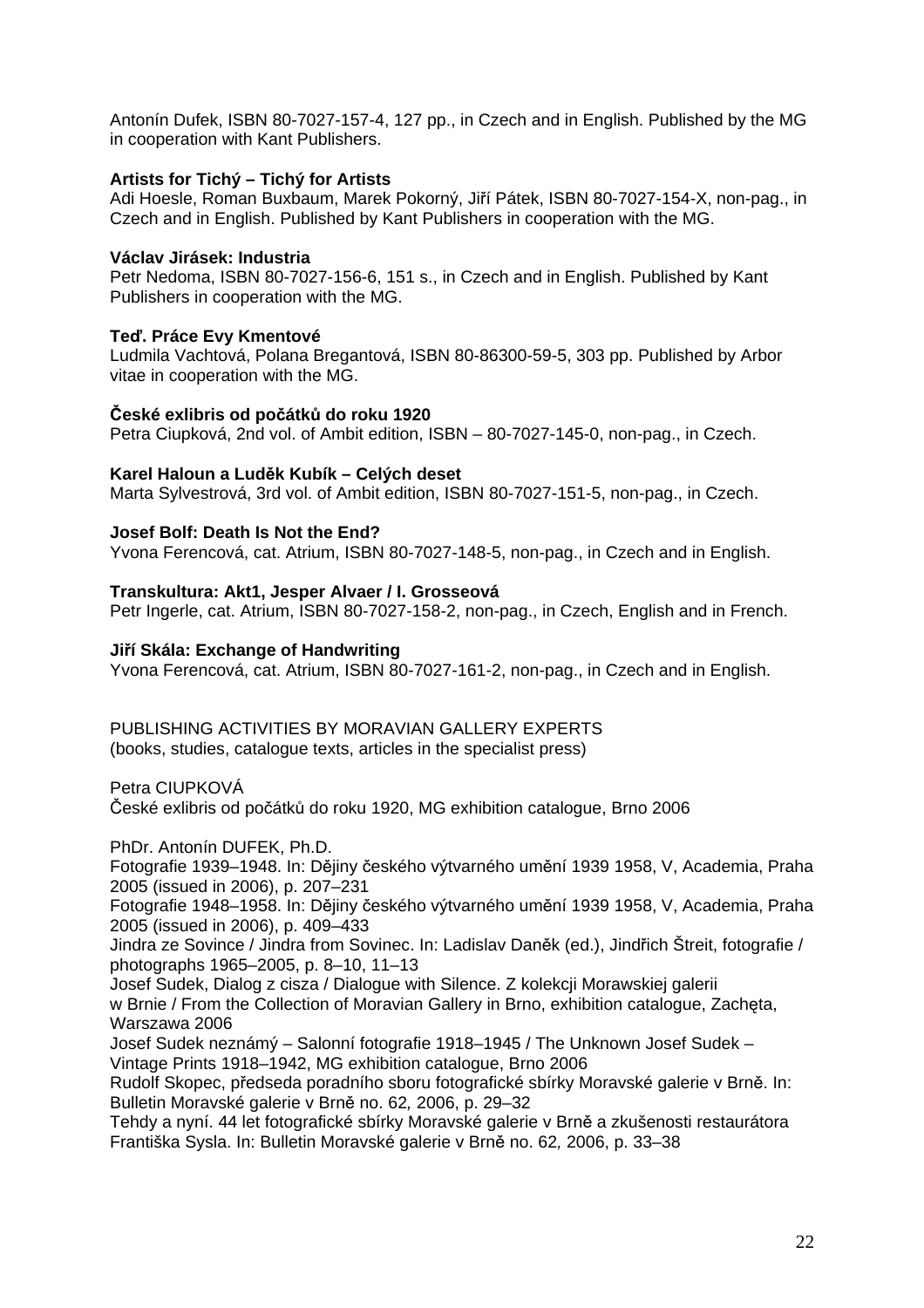Vladimír Jindřich BUFKA, František Drtikol, Karel Novák, Josef Anton Trčka. In: Francis Ribemont, Patrick Daum (ed.), Impressionist Camera. Pictorial Photography in Europe, 1888–1918*.* London, New York 2006

Známosti na zapřenou. Brno, MG – Uměleckoprůmyslové muzeum – Camera, 9. 2. – 8. 5. Ateliér vol. 19, 2006, no. 7, p. 6

# Mgr. Yvona FERENCOVÁ

Jiří Skála: Výměna rukopisu, MG exhibition catalogue, Brno 2006 Josef Bolf: Death Is Not the End? MG exhibition catalogue, Brno 2006 Josef Bolf: Death Is Not the End? In: Art&Antiques, April 2006, p. 92

### Ak. mal. Igor FOGAŠ

Neinvazivní analytické metody při průzkumu obrazů vídeňské školy 19. století, speciální vydání časopisu Technologia Artis, Seminář ALMA, RŠM AVU, Praha 2006 (with David Hradil, Costanza Miliani and Tomáš Grygar)

Neinvazivní průzkum kolorované kresby na papíře podle Raffaela, speciální vydání časopisu Technologia Artis, Seminář ALMA, RŠM AVU, Praha 2006 (with David Hradil, Tomáš Grygar, P. Poggi)

Umění restaurovat umění / The Art of Art Restoration, MG exhibition catalogue, Brno 2006 (co-edited by Kateřina Svobodová)

#### Mgr. Petr INGERLE

Between the "descriptive" and the "narrative". Justus van den Nypoort and his work in Salzburg and Olomouc, Acta Historiae Artis Slovenica 11, 2006, p. 121–130

Milan Grygar: aspekty času a prostoru. In: 22nd International Biennale of Graphic Design, MG exhibition catalogue, Brno 2006, p. 174–181

Otto Gutfreund (1889–1927). Kresby z Moravské galerie v Brně. In: Otto Gutfreund: Kresby, exhibition catalogue of Obecní dům Praha 2006, p. 7–37

Paris Gille: Infula pro pro Karla II. z Liechtensteinu-Castelkorna. Emblematická apologie církevního aristokrata. In: Picura Verba Cupit. Sborník příspěvků pro Lubomíra Konečného, Beket Bukovinská, Lubomír Slavíček (Eds.), Ústav dějin umění AVČR, Praha 2006, p. 57–68

#### PhDr. Hana KARKANOVÁ

Ladislav Beneš, Josef Tomáš Blažek, Otto Blažek, Václav Blažek, Josef Kamil Alois Böhm, Josef Bosáček, Edmund Wilhelm Braun, Antonín Břenek, Josef Břenek, František Bukáček. In: Pavla Vošahlíková (Ed.), Biografický slovník českých zemí, vol. 4 Bene – Bez etc., Praha 2006

Nejkrásnější české knihy roku 2005, Prostor Zlín XIII, no. 4, Zlín 2006 Zapomenutá Petra Pospíšilová. Střípek historie české knižní vazby. In: Bulletin Moravské galerie v Brně no. 62, 2006, p. 195–204

#### Mgr. ing. Zdeněk KAZLEPKA, Ph.D.

Dvě návštěvy Karla VI., preziosissime Tapezzerie, abgemahlene Einzug dere Römlichen Kaysern a pictor Carolus na zámku v Brtnici roku 1723. In: Zprávy památkové péče na Moravě – Monumentorum Moraviae Tutela, 11. Brno 2006, p. 51–62

 "…il pittore ha gusto il genio di servirla, ma ancora di farsi onore." Z korespondence Giuseppa Marii Crespiho zvaného Lo Spagnolo Antoniu Rambaldovi hraběti Collalto e San Salvatore (1722–1734). Umění, LIV, 2006, p. 261–269

Se ancor del tutto fosse inesperto il mio talento del´arte liberale della dipintura…Die Maler Giovanni Battista Bellucci und Antonio Lucino in der Korrespondenz mit Antonio Rambaldo, Graf Collalto e San Salvatore (1718–1722). In: Richard Bösel, Hermann Fillitz (Eds.), Römische Historische Mitteilungen 48 (2006), p. 395–407. Verlag der Österreichischen Akademie der Wissenschaften, Wien 2006

PhDr. Alena KRKOŠKOVÁ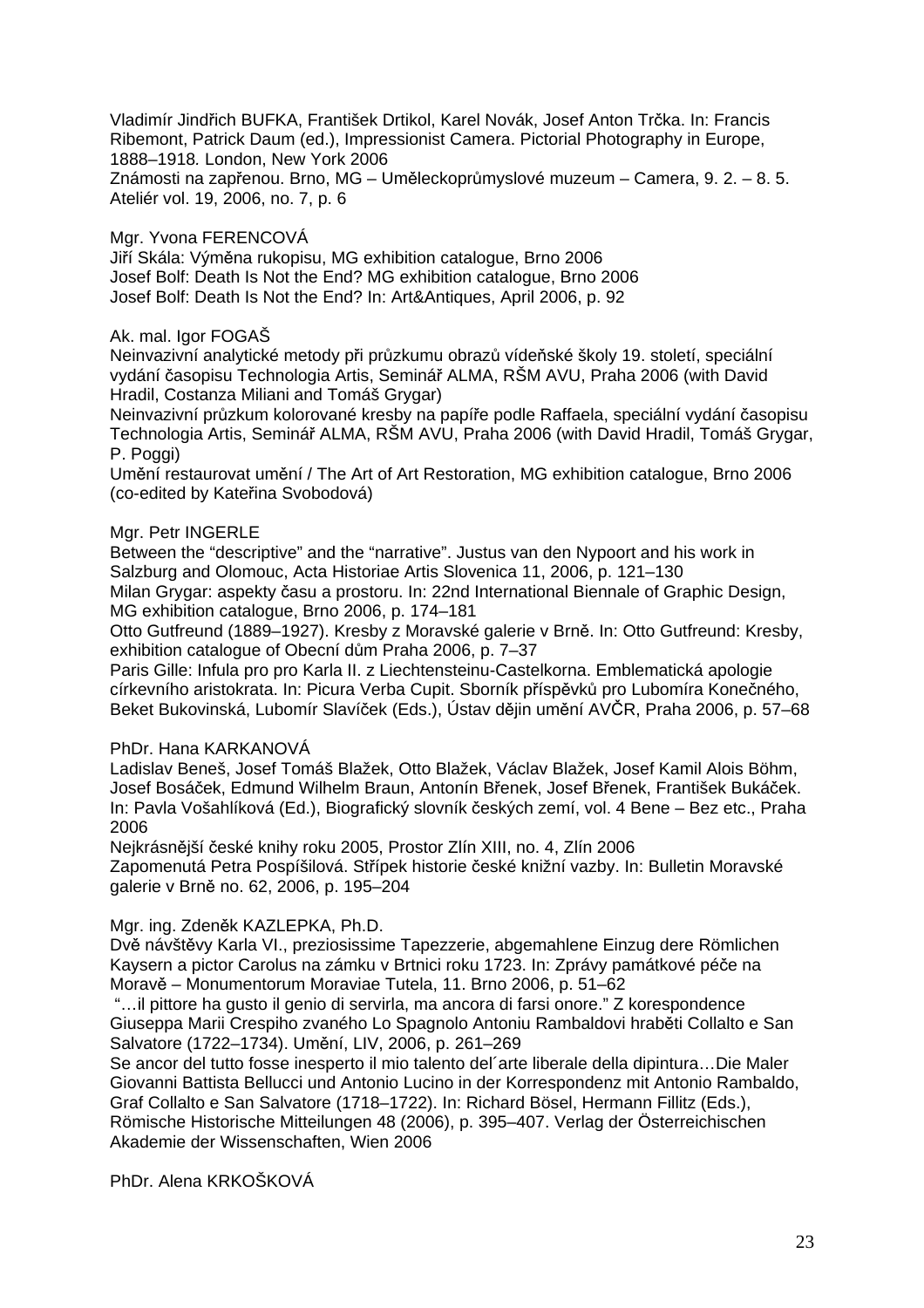Bulletin Moravské galerie v Brně, no. 62, 2006, Brno 2006, editorial, p. 6 K 61. Bulletinu Moravské galerie v Brně. In: Ateliér no. 5, 15 March 2006, p. 8 Karel Veleba. Portrét malíře k 75. narozeninám. In: Bulletin Moravské galerie v Brně, no. 62, 2006, p. 213–222 Ke sbírce Mojmíra Helceleta. In: Sborník pro exlibris a drobnou grafiku, Spolek sběratelů a přátel exlibris, Praha 2006, p. 25–33

PhDr. Judita MATĚJOVÁ Iluminovaný rukopis Knihy hodinek ze sbírek Moravské galerie v Brně. In: Bulletin Moravské galerie v Brně no. 62, 2006, p. 163–170

Mgr. Jiří PÁTEK

Amatérova křídla, Host, 2006, no. 1, p. 57

Evžen Sobek – Ondřej Žižka (Eds.), Frame06. Cesta-Manipulace–Krása, exhibition catalogue, Brno 2006

Inscenovaná fotografie 70. let. Lekce Epos a diskuse nejen o manýře. In: Bulletin Moravské galerie v Brně no. 62, 2006, p. 109–120

Letmo Kolín 06\_2005, Fotograf IV, 2006, no. 6, p. 109–110 (review)

Mimo, mimo mimořádný / Out of the Ordinarity and Out of the Other Side. In: Adi Hoesle – Roman Buxbaum, Artists for Tichý – Tichý for Artists, MG exhibition catalogue, Brno 2006 Peter Finnemore, Fotograf V, 2006, no. 7, p. 56–65

Tichý dorazil i do Čech, Fotograf V, 2006, no. 7, p. 102–103 (review)

Z odstupu a nadhledu. Fotograf Jiří Víšek, Host, 2006, no. 7, p. 40–41

PhDr. Marie PLEVOVÁ, Ph.D.

Konfirmace privilegií města Jemnice v 17. a 18. století, Sborník archivních prací, 56, 2006, no. 1, p. 3–68

Sbírka předloh – první kolekce fotografie v Moravském průmyslovém muzeu, Bulletin Moravské galerie v Brně, no. 62, Brno 2006, p. 17–24

Marek POKORNÝ

Bulletin Moravské galerie v Brně no. 62, 2006, p. 6, editorial Prologomena to I. D. In: Ivor Davies, MG exhibition catalogue, 2006, non-pag. Introduction. In: 22nd International Biennale of Graphic Design Brno 2006. Brno 2006, nonpag.

Introduction. In: The Unknown Josef Sudek. Vintage Prints 1918–1942. MG exhibition catalogue, 2006, p. 6

Mgr. Martina STRAKOVÁ

Biedermeier jako inspirační zdroj tvorby Josefa Hoffmanna. In: Sborník příspěvků Mezinárodní konference Mezi Jihlavou a Vídní 1700–1900. Muzeum Vysočiny, Jihlava, 25. 10.–27. 10. 2006. Jihlava 2006, p. 139–148

Dvě výškové budovy. Budova ředitelství společnosti Swiss Re. Budova ředitelství společnosti Agbar, In: Architekt 51, 2006, no. 4, p. 4–15

Galerie současné architektury naživo – areál Univerzity v Utrechtu. In: Detail dokonalého bydlení, 1, 2006, no. 2, p. 4–8 (co-author Marek Lehmann)

Mecenáš Moravského průmyslového muzea v Brně Jan II. z Liechtenštejna. In: Bulletin Moravské galerie v Brně no. 62, 2006, p. 141–148

Lis na lněné plátno. In: Kateřina Svobodová (Ed.), The Art of Art Restoration, MG exhibition catalogue, Brno 2006, cat. no. 28, p. 56–58

Přízední stolek. In: Kateřina Svobodová (Ed.), The Art of Art Restoration, MG exhibition catalogue, Brno 2006, cat. no. 31, p. 62–64

Slavní textilní designéři v období od 2. poloviny 19. století do 1. světové války na příkladech tkanin ze sbírek Moravské galerie v Brně. In: Sborník z odborného semináře Textil v muzeu – nové názory a zkušenosti, Brno 2006, p. 79–85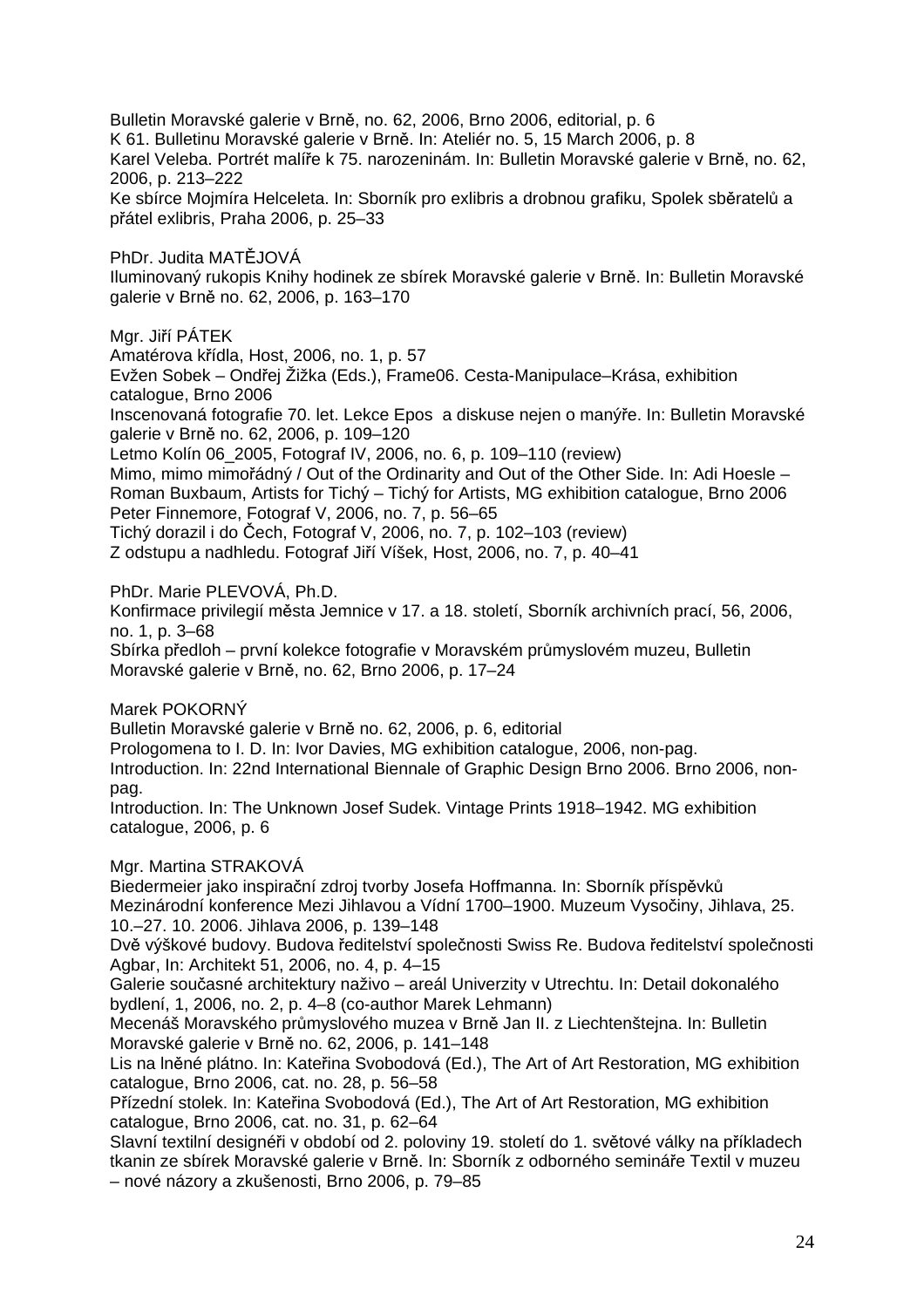Transparentní města, Architekt 51, 2006, no. 6, p. 2

Tusculum. Vlídný domov pro každého. Historie nábytkové firmy, Brno v Minulosti a dnes 19, Brno 2006, p. 219–240

PhDr. Filip SUCHOMEL

Historie sbírky orientálního umění. In: Michaela Pejčochová (Ed.), Asijské umění. Průvodce stálou expozicí Sbírky orientálního umění Národní galerie v Praze, Praha 2006, p. 5–10 Japonsko Joe Hlouchy. Sbírka japonských fotografií ze sbírky UPM v Praze, Roztoky u Prahy 2006

Kruhový talíř firmy Fukagawa, Porcelánová miska z Číny. In: Kateřina Svobodová (Ed.), The Art of Art Restoration, MG exhibition catalogue, Brno 2006, cat. nos. 43 and 44, p. 80–82 Námořní deník Erwina Dubského. Sbírka albuminových fotografií ze 70. let 19. století z Japonska / Journal of a Voyage. The Erwin Dubský Collection: Photographs from Japan in the 1870s, Brno 2006 (co-author Marcela Suchomelová)

Pastelová plasticita obrazců. Kaori Okano v Galerii Brno. In: Art and Antiques, November 2006, p. 78–79 (exhibition review)

Sbírka Rainera Kreissla. In: Michaela Pejčochová (Ed.), Asijské umění. Průvodce stálou expozicí Sbírky orientálního umění Národní galerie v Praze, Praha 2006, p. 117–119 Umění Japonska. In: Michaela Pejčochová (Ed.), Asijské umění. Průvodce stálou expozicí Sbírky orientálního umění Národní galerie v Praze, Praha 2006, p. 11–53 (co-authors Helena Honcoopová, Markéta Hánová)

PhDr. Kateřina SVOBODOVÁ

Bohumír Matal, 22. svazek Edice Osobnosti brněnské Nadace Universitas, Brno 2006 (coauthors Jaroslav Malina, Ludvík Kundera)

The Art of Art Restoration, MG exhibition catalogue, Brno 2006 (co-edited by Igor Fogaš)

PhDr. Marta SYLVESTROVÁ

Alphonse Mucha – The Czech Master of Belle Epoque, NHK Promotions Co. Ltd., Tokio 2006 (co-authors Nobuyuki Senzoku, Petr Štembera)

Czech Film Poster, PIE Books, Tokyo 2006 (editors of the Japanese version Petr Holý, Nozomi Kato and Saeco Oikawa)

Karel Haloun a Luděk Kubík – Celých deset, MG exhibition catalogue, Brno 2006 22nd International Biennale of Graphic Design Brno 2006. Poster, Information and Advertising Graphics. Brno 2006 (Editor)

Mgr. Markéta TRONNEROVÁ

Historizující sklo ehrenfeldské hutě ve sbírce Moravské galerie v Brně, Bulletin Moravské galerie v Brně no. 62, 2006, p. 157–162

Sklářství na Moravě – produkce firmy J. Schreiber & Neffen ve sbírce MG, Bulletin Moravské galerie v Brně no. 62, 2006, p. 149–156

Pavlína VOGELOVÁ

Fotografické výstavy Moravské galerie v Brně. In: Bulletin Moravské galerie v Brně no. 62, Brno 2006, p. 65–72

Mgr. Zora WÖRGÖTTER

Příspěvek k tvorbě Johanna Jablonského (1737 Rychnov nad Kněžnou – po 1774 Brno?) In: Bulletin Moravské galerie v Brně no. 62, 2006, p. 171–178

#### **2006 ECONOMIC EVALUATION**

(in thousands of Czech crowns)

Yields in total 85,746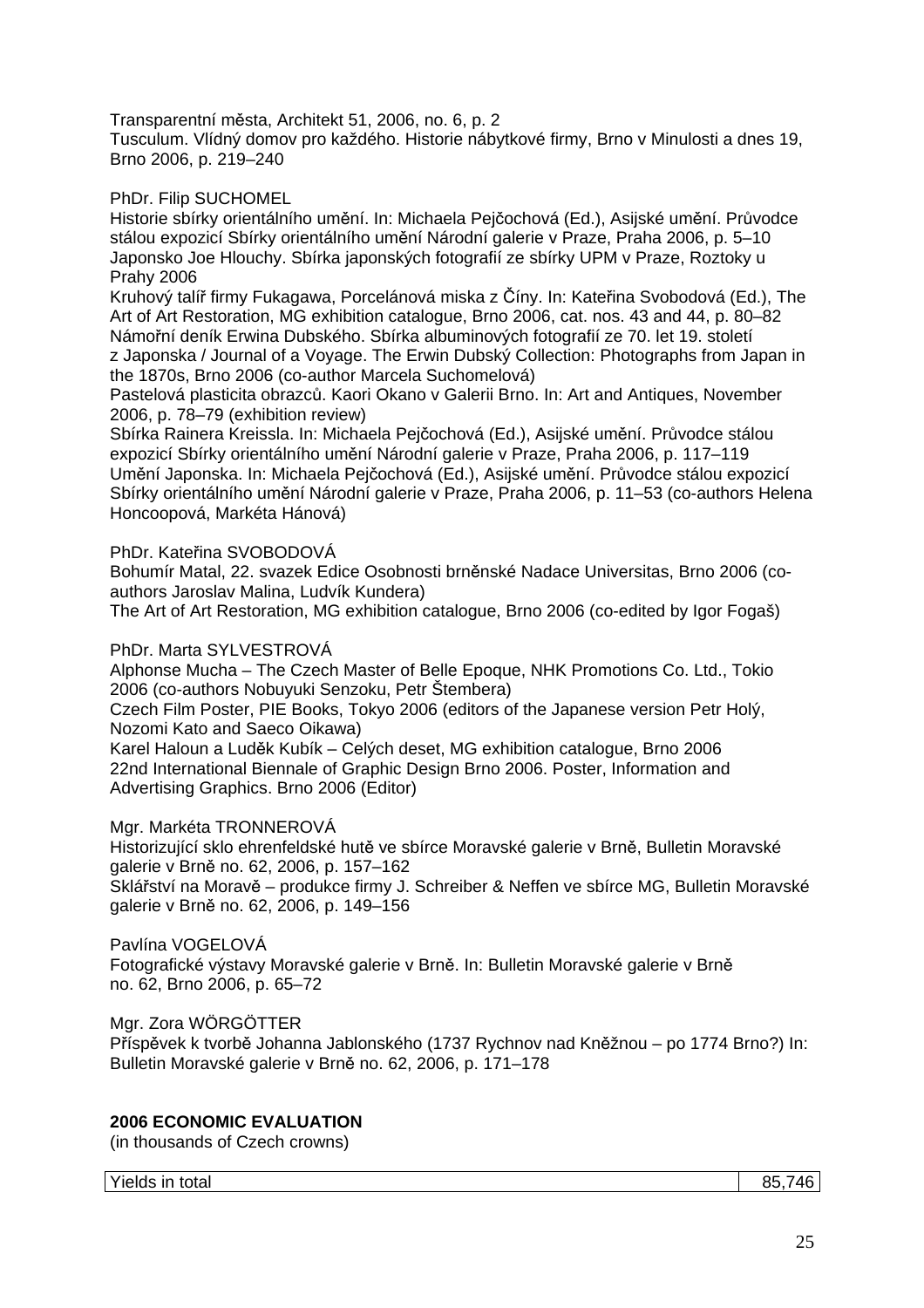| of which: Ministry of Culture CR contribution           | 67,727 |
|---------------------------------------------------------|--------|
| EU grant                                                |        |
| <b>Grant Agency CR</b>                                  | 421    |
| Takings and income                                      | 17,598 |
| of which: takings from the sale of goods and services   | 5,081  |
| of which gallery's own goods and the sale of catalogues | 2,325  |
| on commission                                           |        |
| tickets                                                 | 1,189  |
| promotion                                               | 654    |
| rent                                                    | 491    |
| export permits                                          | 31     |
| library takings, photo, reproduction rights             | 391    |
| unfinished production                                   | 0      |
| material activation                                     | 2,951  |
| other sources of income                                 | 9,566  |
| of which: use of financial funds                        | 6,933  |
| of which: RF                                            | O      |
| FRIM - repairs                                          | 6,933  |
| other income                                            | 2,123  |
| sponsorship                                             | 510    |

| Expenses in total              | 85,351 |
|--------------------------------|--------|
| of which: material             | 5,045  |
| energy                         | 7,803  |
| services                       | 17,825 |
| personnel expenses in total    | 36,588 |
| of which: salary expenses      | 25,345 |
| other personnel expenses       | 1,070  |
| social security                | 9,173  |
| social expenses                | 508    |
| other social expenses          | 492    |
| <b>HIM and DHIM deductions</b> | 7,216  |
| Income tax                     | 196    |
| repairs and maintenance        | 4,777  |
| travelling costs               | 988    |
| representation costs           | 154    |
| sold goods expenses            | 1,815  |
| other expenses                 | 2,944  |

Economic result – balance 395

| Of total expenses: | exhibition expenses             | 10.174 |
|--------------------|---------------------------------|--------|
|                    | restoration of collection items | 1,224  |
|                    | book purchases                  | 523    |
|                    | purchase of collection items    | 1.273  |

Special-purpose subsidies of a non-investment character from the Ministry of Culture:

| EZS, EPS – ISO                            |       |
|-------------------------------------------|-------|
| Cultural activities                       | 2.430 |
| Institutional research and development    | 1,500 |
| Purchase of items of cultural value - ISO | 1.249 |
| Total                                     | 6.590 |